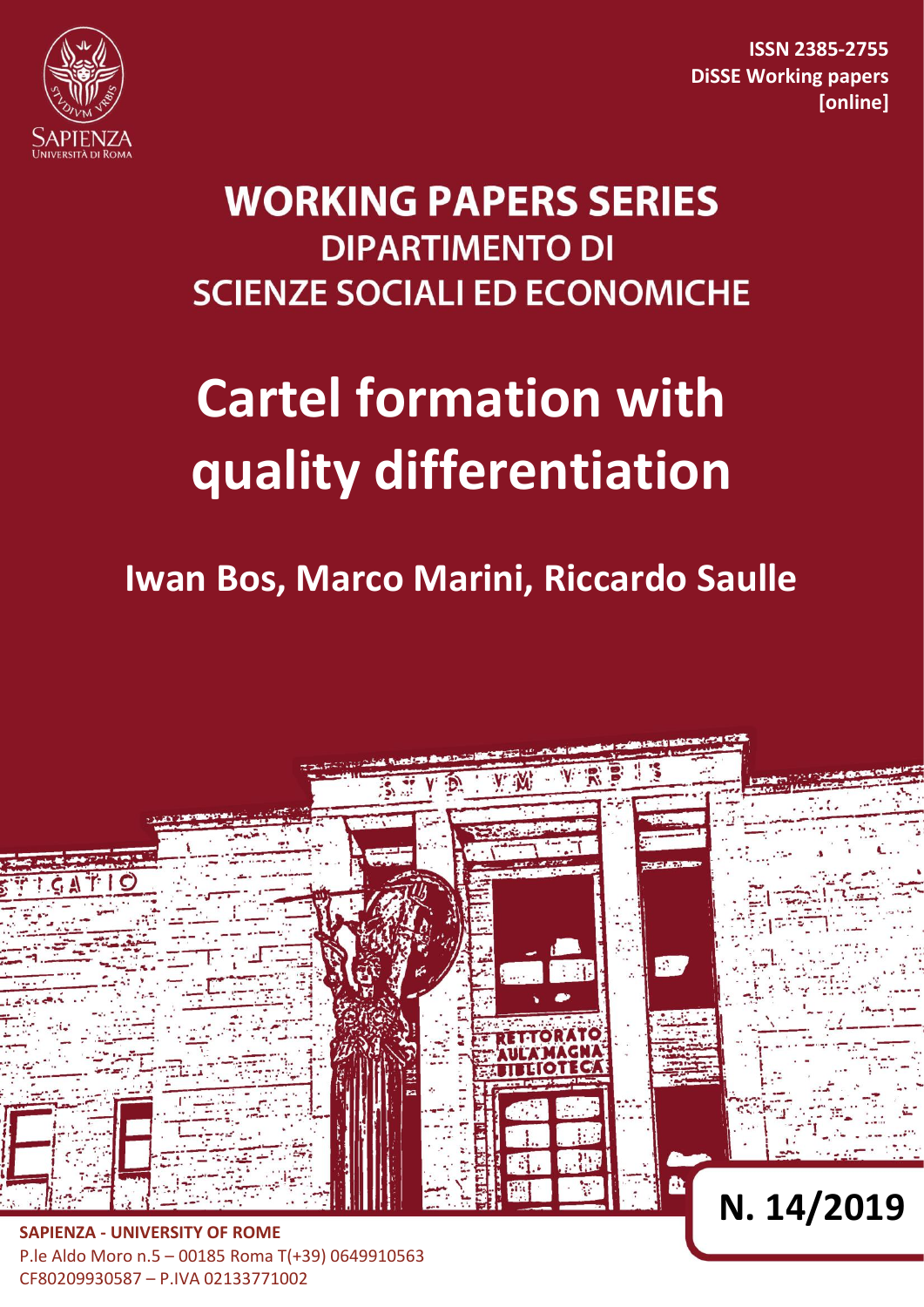### CARTEL FORMATION WITH QUALITY DIFFERENTIATION

IWAN BOS, MARCO MARINI, AND RICCARDO SAULLE

ABSTRACT. Research on collusion in vertically differentiated markets is conducted under one or two potentially restrictive assumptions. Either there is a single industry-wide cartel or costs are assumed to be independent of quality or quantity. We explore the extent to which these assumptions are indeed restrictive by relaxing both. For a wide range of coalition structures, profit-maximizing cartels of any size price most of their lower quality products out of the market as long as production costs do not increase too much with quality. If these costs rise sufficiently, however, then market share is maintained for all product variants. All cartel sizes may emerge in equilibrium when exclusively considering individual deviations, but the industry-wide cartel is the only one immune to deviations by coalitions of members. Overall, our findings suggest that firms have a strong incentive to coordinate prices when the products involved are vertically differentiated.

Keywords: Cartel Formation, Collusion, Vertical Differentiation, Endogenous Coalition Formation, Industry-wide Cartel, Partial Cartels.

JEL Classification: D42, D43, L1, L12, L13, L41.

#### 1. Introduction

Two equally-priced products, A and B, are said to be vertically (or quality) differentiated when all buyers prefer A to B or *vice versa*. Quality differences, whether perceived or actual, typically allow those producing superior quality to charge more for their product or service. This has several strategic implications in terms of pricing and quality variations offered. For example, Mussa and Rosen (1978) establish that a monopolist prefers to sell lower quality goods at higher prices when compared to a competitive market. Similar analyses have been conducted for monopolistically competitive and duopolistic markets by Shaked and Sutton (1982) and Champsaur and Rochet (1989), respectively.

A more contemporary body of work explores the presence of quality heterogeneity in relation to price collusion.<sup>1</sup> Häckner (1994), for instance, considers an infinitely repeated duopoly version of the vertical differentiation model in Gabszewicz and Thisse (1979) and Shaked and Sutton (1982). Among other things, he finds that the high quality supplier

Riccardo D. Saulle, DSEA, University of Padova. E-mail: riccardo.saulle@.unipd.it.

Date: December 2019.

We greatly appreciate the comments of the editor and of two anonymous referees. All opinions and errors are ours alone.

Iwan Bos, Department of Organization Strategy & Entrepreneurship, School of Business and Economics, Maastricht University. E-mail: i.bos@maastrichtuniversity.nl.

Marco A. Marini, Department of Social and Economic Sciences, Sapienza University of Rome and CREI. E-mail: marco.marini@uniroma1.it.

<sup>&</sup>lt;sup>1</sup>A detailed discussion of this literature is provided by Marini (2018).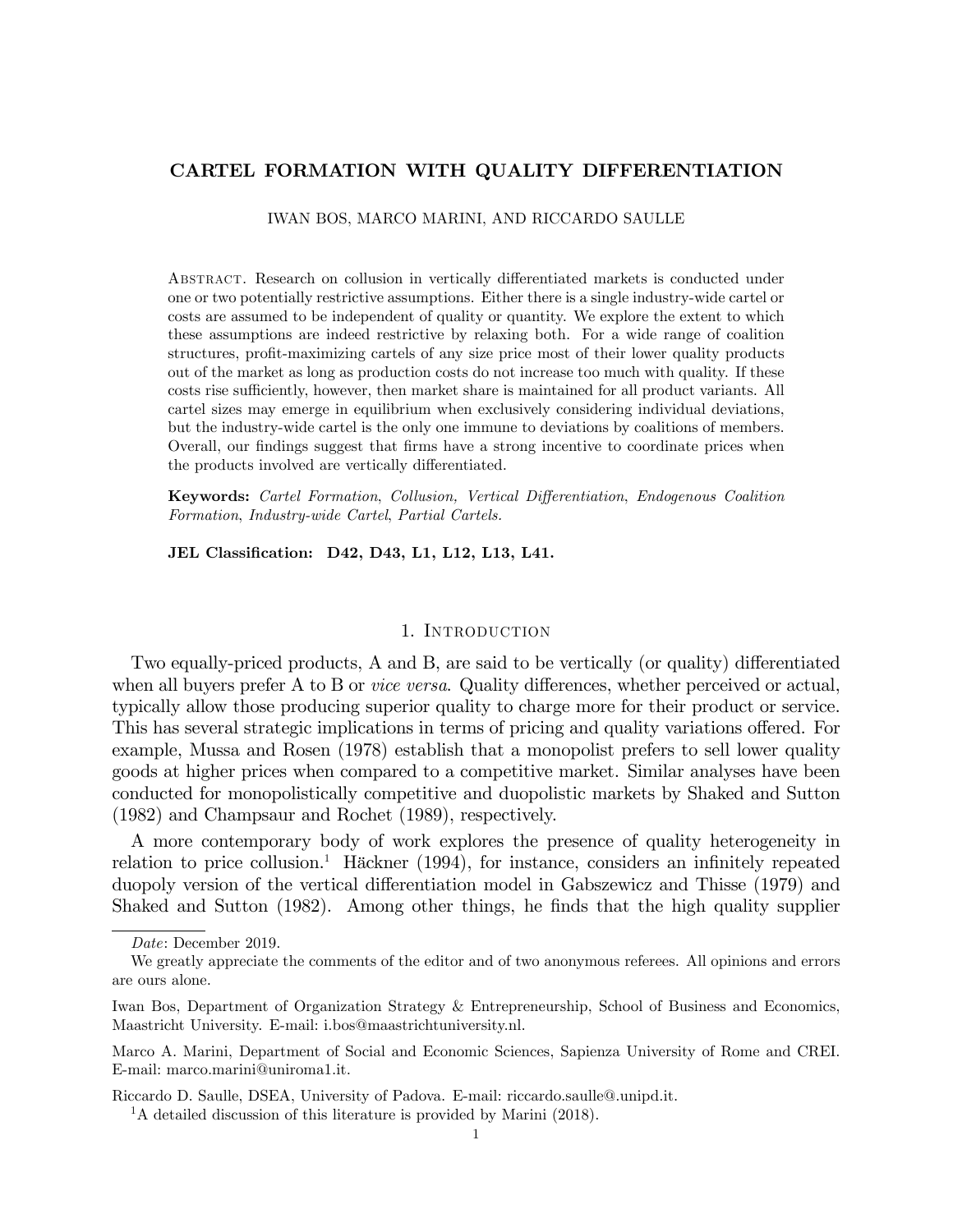has the strongest incentive to chisel on the agreement. Within a representative consumer framework with horizontal and vertical product differentiation, Symeonidis (1999) draws the opposite conclusion; that is, it is the low quality supplier who is most eager to defect. Recently, Bos and Marini (2019) have shown that the contrasting conclusions of Häckner (1994) and Symeonidis (1999) critically depend on the price-cost margin of cartel members. Specifically, they establish a negative relationship between the collusive price-cost margin and the incentive to deviate from a price-fixing agreement.

All this and related analyses are performed under one or two potentially restrictive assumptions, however. Either production costs are taken to be identical (or even absent) or the cartel is assumed all-inclusive, *i.e.*, each industry member takes part in the anticompetitive coalition. As to the first, producing higher quality products often requires more costly inputs. In many cases, therefore, it would be more natural to assume that production costs are increasing with both quality and quantity.<sup>2</sup> Regarding the second, many discovered cartels have been less than all-inclusive in the sense that they faced competition from at least one firm not participating in the agreement. In the French yogurt cartel, for example, eleven firms fixed prices of supermarket own-brand yogurt from 2006 to 2012. Yet, the premium producer Danone did not take part in the conspiracy.3 For the year 2013, there is evidence of price collusion between two premium ice cream brands: Ben & Jerry's and Häagen-Dazs.<sup>4</sup> As yet another example, the global Vitamin C and Citric Acid cartels from the 1990s excluded Chinese competitors.<sup>5</sup>

In this paper, our goal is to explore the extent to which these two assumptions are indeed restrictive. Towards that end, we study a modified version of the model in Mussa and Rosen (1978). Specifically, we adapt that setting to allow for oligopolistic price competition. Each firm is assumed to produce a unique quality variant at constant unit costs, which are increasing with quality. Within this framework, we examine properties of optimal pricefixing contracts and, in particular, how these depend on costs and the inclusiveness of the cartel. We furthermore analyze what coalitions are likely to form by endogenizing the cartel formation process.

Let us summarize some of our main findings. In line with the existing literature, a profitmaximizing all-inclusive cartel prefers to exclusively sell the highest quality product when unit costs increase weakly less than proportionally with quality. If costs increase more than proportionally, however, the optimal cartel contract stipulates positive sales for all product variants. A similar result holds for less than all-inclusive cartels. That is, if unit costs are not rising too much with quality, then colluders prefer to boost sales of their top quality product by pricing lower quality variants out of the market. Yet, when a cartel faces competition from an outsider offering inferior quality, it additionally chooses to produce the lowest quality available within the coalition  $(i.e., a so-called fighting brand)$ . When unit costs increase more

 $2$ Some contributions, such as Gabszewicz, Marini and Tarola  $(2019)$ , assume costs to depend on quality only and not on the quantity produced. That disregarding production costs may not be innocuous has been recently illustrated by Bos and Marini (2019). The only other work we are aware of that studies collusion while assuming costs to be increasing with quantity *and* quality is Ecchia and Lambertini (1997). That paper considers a vertically differentiated duopoly to study the impact of minimum quality standards on price collusion. Among other things, the authors establish that this standard makes price collusion more difficult provided that consumers' marginal willingness to pay for quality is sufficiently high.

<sup>3</sup>See Bonnet and Bouamra-Mechemache (2019).

<sup>&</sup>lt;sup>4</sup>See Sullivan (2017) for a detailed analysis.

<sup>&</sup>lt;sup>5</sup>See Bos (2009) and Bos and Harrington (2010), which contain many other examples of partial cartels.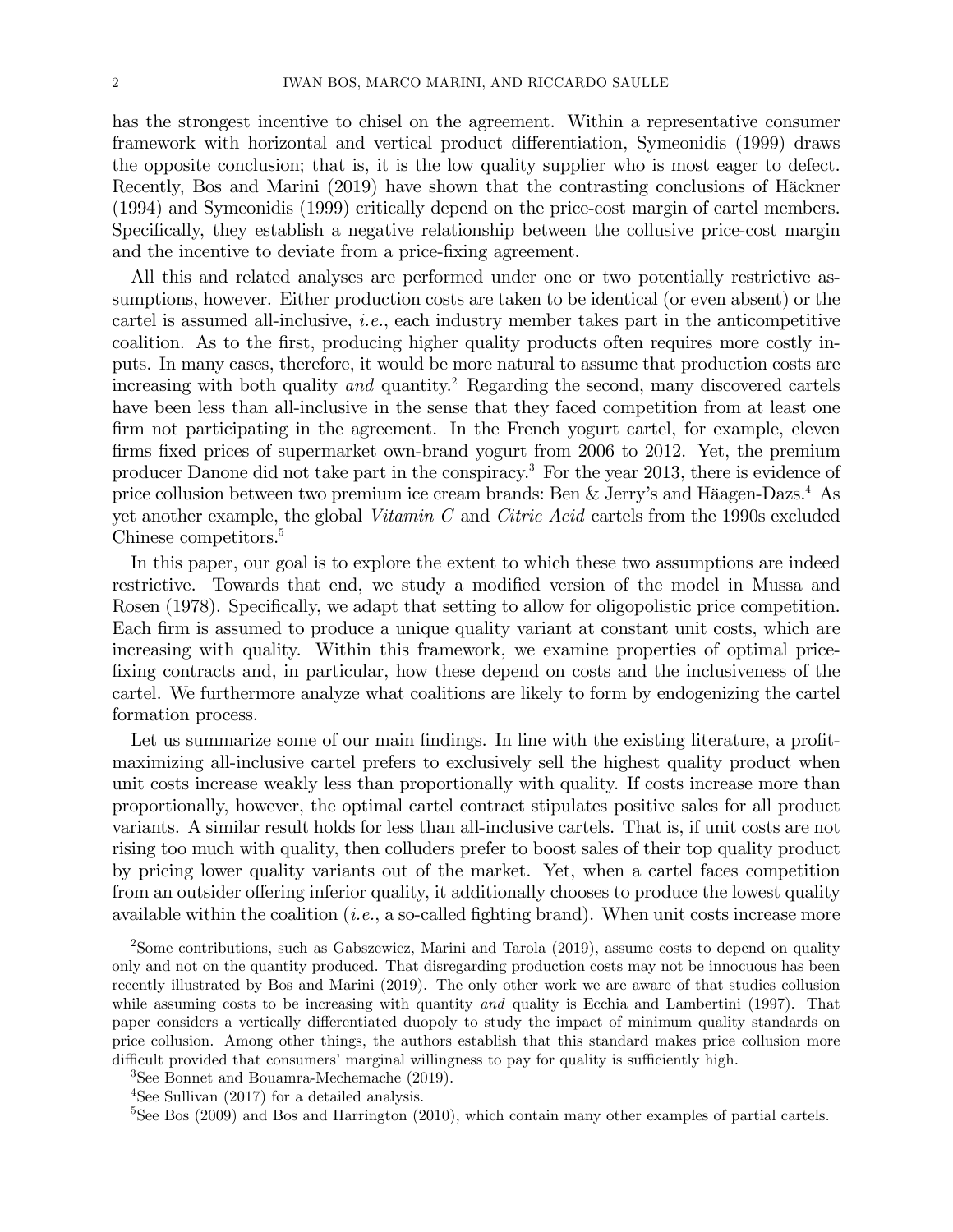than proportionally with quality, the outcome is comparable to that under full collusion; all variants remain on sale.

Regarding the composition of cartels, we consider two coalition formation procedures which we coin the *aggregative* and the *unanimity* rule. These rules differ in terms of whether the coalition breaks down in the event of deviations. Under the aggregative rule, the remaining coalition structure stays unaffected by a defecting firm. By contrast, a deviating seller triggers a collapse into singletons under the unanimity rule. Studying these two polar cases is useful in settings like ours where coalition externalities are positive and monotonic, because it allows to predict the outcome for *any* non-deviating firm partition.<sup>6</sup> We consider both individual and coalitional stability, *i.e.*, whether coalition structures are immune to deviations by individual or subgroups of members.

Assuming constant differences between adjacent qualities and associated costs, we find that any coalition structure can be individually stable under both the aggregative and the unanimity rule. Yet, with the possible exception of the grand coalition, none of them is coalitionally stable. Additional numerical analyses suggest that the all-inclusive cartel can also be stable when costs are increasing more or less than proportionally with quality. In terms of policy implications, these findings suggest that firms have a fairly strong incentive to collude when the products involved are vertically differentiated. In particular, an industrywide price increase in conjunction with a decrease of the number of quality variants offered should be considered a tell-tale sign of collusion.<sup>7</sup>

Since each seller has a unique market position within our setting, this paper is related to literature about cartel formation with heterogeneous firms. Donsimoni (1985), for instance, considers a collusive price leadership model with different unit costs. She establishes the existence of a stable partial cartel comprising the most efficient industry members. In a related fashion, Bos and Harrington  $(2010)$  show that there is a positive relation between firm size and the incentive to join a cartel.<sup>8</sup> Recently, Merker  $(2019)$  suggests that the size of partial cartels may be inversely related to the degree of horizontal product differentiation. The only other work we are aware of that combines coalition formation with quality differentiation is Gabszewicz, Marini and Tarola (2019). In a three-firm market, and under the assumption that costs depend exclusively on quality, they establish that the grand coalition does not emerge in equilibrium.

The next section introduces the model. Section 3 discusses the noncollusive solution. Section 4 presents properties of an optimal price-Öxing contract under full and partial collusion, respectively. Endogenous cartel formation is considered in Section 5. Section 6 concludes. All proofs are relegated to the Appendix.

 $6A$ nother body of work analyzes the stability of coalition structures absent externalities across coalitions (see, e.g., Farrell and Scotchmer (1988), Demange (1994)). This literature typically assumes coalitions to be hedonic and players' payoffs to depend exclusively on the size of their own coalition (see, e.g., Drèze and Greenberg, (1980)). For an extensive overview of this research, see the recent survey by Demange (2017).

<sup>7</sup>In this paper, we focus on price cartels in the presence of quality heterogeneity. In principle, many of our findings may also be applicable to mergers and acquisitions. Note, however, that from a policy perspective this would require the possibility of cost synergies; something that is excluded in the ensuing analysis.

 ${}^8$ This is confirmed by Paha (2010). Yet, he also argues that larger firms may show less eagerness to collude in order to mitigate free-riding incentives by smaller rivals.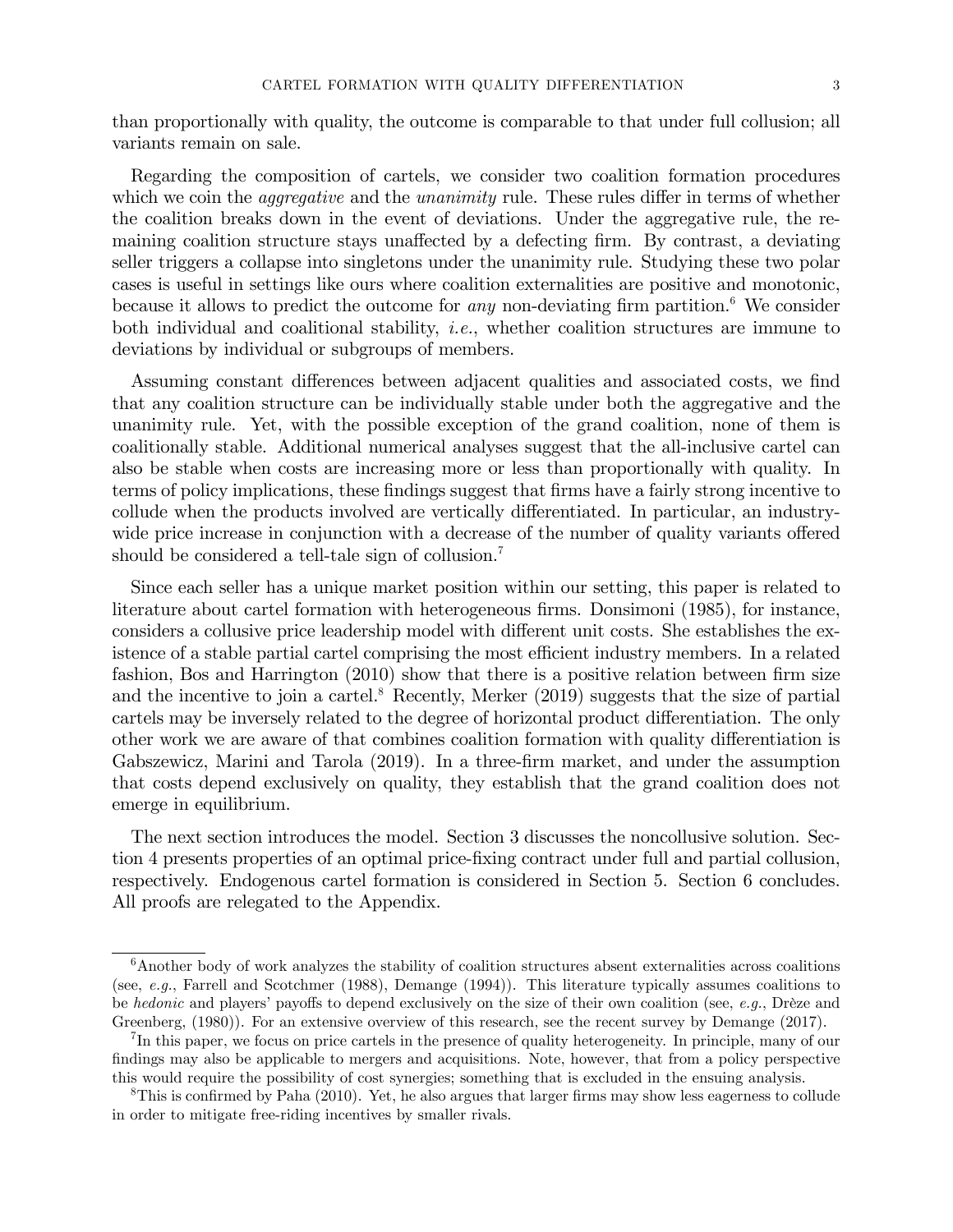#### 2. MODEL

There is a given set of n profit-maximizing firms,  $N = \{1, \ldots, n\}$ , that simultaneously pick prices. Each firm  $i \in N$  offers a product variant  $v_i$ , which vary in terms of (perceived) quality. In particular, it is assumed that:

$$
\infty > v_n > v_{n-1} > \ldots > v_1 > 0.
$$

Variable production costs  $c_i$  are constant per unit of output and weakly positively related to quality:  $c_n \geq c_{n-1} \geq \ldots \geq c_1 > 0$ . All fixed costs are sunk.

Demand comes from a unit mass of utility-maximizing consumers who are uniformly distributed on  $[0, \overline{\theta}] \subset \mathcal{R}_+$  (with  $\overline{\theta} > 0$ ). Specifically, consumers' willingness to pay for quality is given by  $\theta \in [0, \overline{\theta}]$  and those with a higher  $\theta$  attach more value to quality. Each of the customers chooses between buying one unit of the product and not buying in which case (s)he obtains zero utility. Consequently, consumers 'located' at  $\theta$  face the following utility specification:

(2.1) 
$$
U(\theta) = \begin{cases} \theta v_i - p_i \text{ when buying variant } i \\ 0 \text{ when not buying,} \end{cases}
$$

where  $p_i \in [0, \overline{\theta}v_n]$  is the price charged by firm  $i \in N$ .<sup>9</sup> We further assume that  $\overline{\theta}(v_n - v_{n-1})$  $c_n - c_{n-1}$ , which ensures that there is scope for the highest quality product by putting an upper bound on its production costs.

Before proceeding, let us make two observations. First, note that there is a positive mass of consumers who prefer not to buy a product when prices are strictly positive.<sup>10</sup> As will become clear in the ensuing analysis, this has the implication that the market is uncovered  $ex$  ante.<sup>11</sup> Second, to have demand for each product variant requires superior qualities to be offered at a higher price.

To further specify a firm's demand, consider a consumer at  $\theta \in [0, \overline{\theta}]$ . This consumer is indifferent between buying from firm  $i + 1$  and i when:

$$
\theta v_{i+1} - p_{i+1} = \theta v_i - p_i \Longrightarrow \theta_i(p_i, p_{i+1}) = \frac{p_{i+1} - p_i}{v_{i+1} - v_i},
$$

for  $i = 1, 2, ..., n-1$ . Similarly, a consumer at  $\theta \in [0, \overline{\theta}]$  is indifferent between buying variant  $v_1$  and buying nothing when

$$
\theta v_1 - p_1 = 0 \Longrightarrow \theta_0(p_1) = \frac{p_1}{v_1}.
$$

We can now distinguish three types of profit functions. The profit function of the firm offering the lowest quality (firm 1) is given by:

(2.2) 
$$
\Pi_1(p_1, p_2) = (p_1 - c_1) \cdot \left(\frac{p_2 - p_1}{v_2 - v_1} - \frac{p_1}{v_1}\right).
$$

<sup>&</sup>lt;sup>9</sup>Notice that none of the buyers would buy a product at a price in excess of  $\bar{\theta}v_n$ .

<sup>&</sup>lt;sup>10</sup>To illustrate, if  $p_i > 0$ ,  $\forall i \in N$ , then  $U(\theta = 0) = 0 \cdot v_i - p_i < 0$ . Thus,  $\exists \tilde{\theta} > 0$  such that all consumers with  $\theta < \tilde{\theta}$  prefer not to buy the product.

<sup>&</sup>lt;sup>11</sup>This also implies that the market remains uncovered throughout our analysis since collusive prices are higher than their noncollusive counterparts.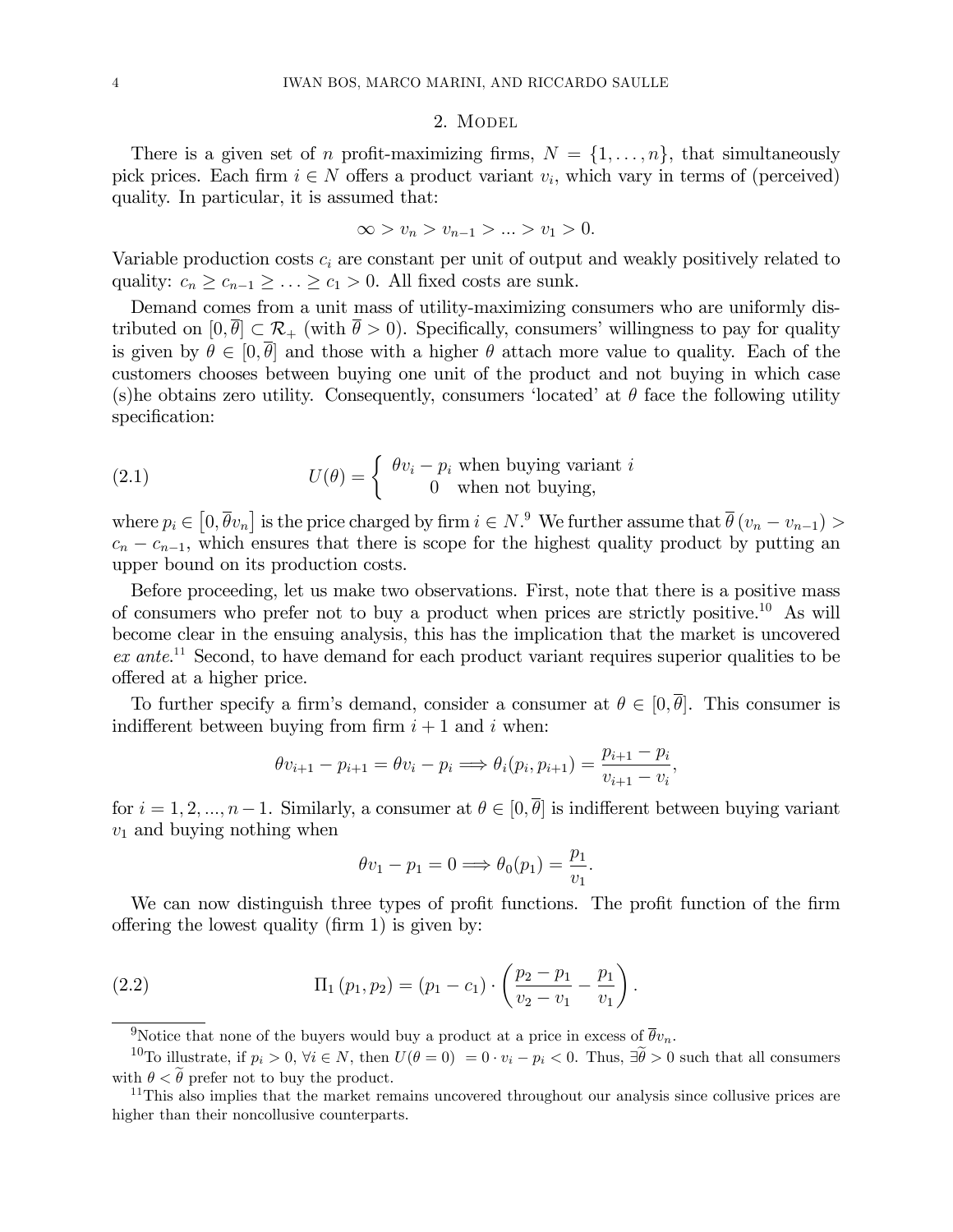Payoffs of firms producing an intermediate quality variant  $(i = 2, 3, ..., n - 1)$  take the following form

(2.3) 
$$
\Pi_i(p_{i-1}, p_i, p_{i+1}) = (p_i - c_i) \cdot \left( \frac{p_{i+1} - p_i}{v_{i+1} - v_i} - \frac{p_i - p_{i-1}}{v_i - v_{i-1}} \right).
$$

Finally, the profit function of the top quality firm (firm  $n$ ) is

(2.4) 
$$
\Pi_n (p_{n-1}, p_n) = (p_n - c_n) \cdot \left( \overline{\theta} - \frac{p_n - p_{n-1}}{v_n - v_{n-1}} \right).
$$

#### 3. Nash Price Equilibrium

We now consider some properties of the profit functions  $(2.2)-(2.4)$  and establish conditions for the existence of an interior Nash price equilibrium. As a first observation, it can be easily verified that each profit function is strictly concave in the own price and has a unique maximum given rivals' prices. This has the implication that firms' best-responses are functions rather than correspondences.

Let us derive these best-response functions. Taking the first-order conditions and rearranging gives the best-reply functions for the lowest quality seller  $(firm 1)$ ,

(3.1) 
$$
p_1(p_2) = \frac{v_1}{2v_2} \cdot p_2 + \frac{1}{2}c_1,
$$

for every intermediate quality supplier  $(i = 2, 3, ..., n - 1)$ ,

(3.2) 
$$
p_i(p_{i-1}, p_{+1}) = \frac{(v_{i+1} - v_i) \cdot p_{i-1} + (v_i - v_{i-1}) \cdot p_{i+1}}{2(v_{i+1} - v_{i-1})} + \frac{1}{2}c_i,
$$

and, finally, for the top quality producer (firm  $n$ ),

(3.3) 
$$
p_n(p_{n-1}) = \frac{1}{2} (p_{n-1} + \overline{\theta}(v_n - v_{n-1})) + \frac{1}{2}c_n.
$$

Observe that each best-response price is increasing in the price of an adjacent quality variant as well as in the own unit production costs. Moreover, a firm's own price is a strategic complement with respect to its own quality  $\left(\frac{\partial_i^2 \Pi_i}{\partial p_i \partial v_i} > 0\right)$ , whereas it is a strategic substitute with respect to adjacent rivaling qualities  $\left(\frac{\partial_i^2 \Pi_i}{\partial n_i \partial v_j}\right)$  $\frac{\partial_{\bar{i}}\Pi_{i}}{\partial p_{i}\partial v_{j}} < 0, j = i - 1, i + 1$ ). A firm's best-response curve thus shifts upward when its own quality increases and downward when the quality of a direct rival increases. This is because the former relaxes price competition, whereas the latter intensifies it, all else unchanged.

Notice further that, since firms' strategic choice sets are compact as well as convex and their best-responses are *contractions*, there exists a unique Nash equilibrium price vector  $p^*$ for any finite number of firms.<sup>12</sup> The following two conditions are sufficient to ensure that

$$
\frac{\partial^2 \Pi_i}{\partial p_i^2} + \sum_{j \neq i} \left| \frac{\partial^2 \Pi_i}{\partial p_i \partial p_j} \right| < 0,
$$

which, using  $(2.3)$  for all intermediate firms  $i = 2, ..., n - 1$ , becomes

$$
\frac{v_{i-1} - v_{i+1}}{(v_{i+1} - v_i) \cdot (v_i - v_{i-1})} < 0,
$$

 $12$ See, for instance, Friedman (1991, p.84). A sufficient condition for the contraction property to hold is (see, for example, Vives 2000, p.47):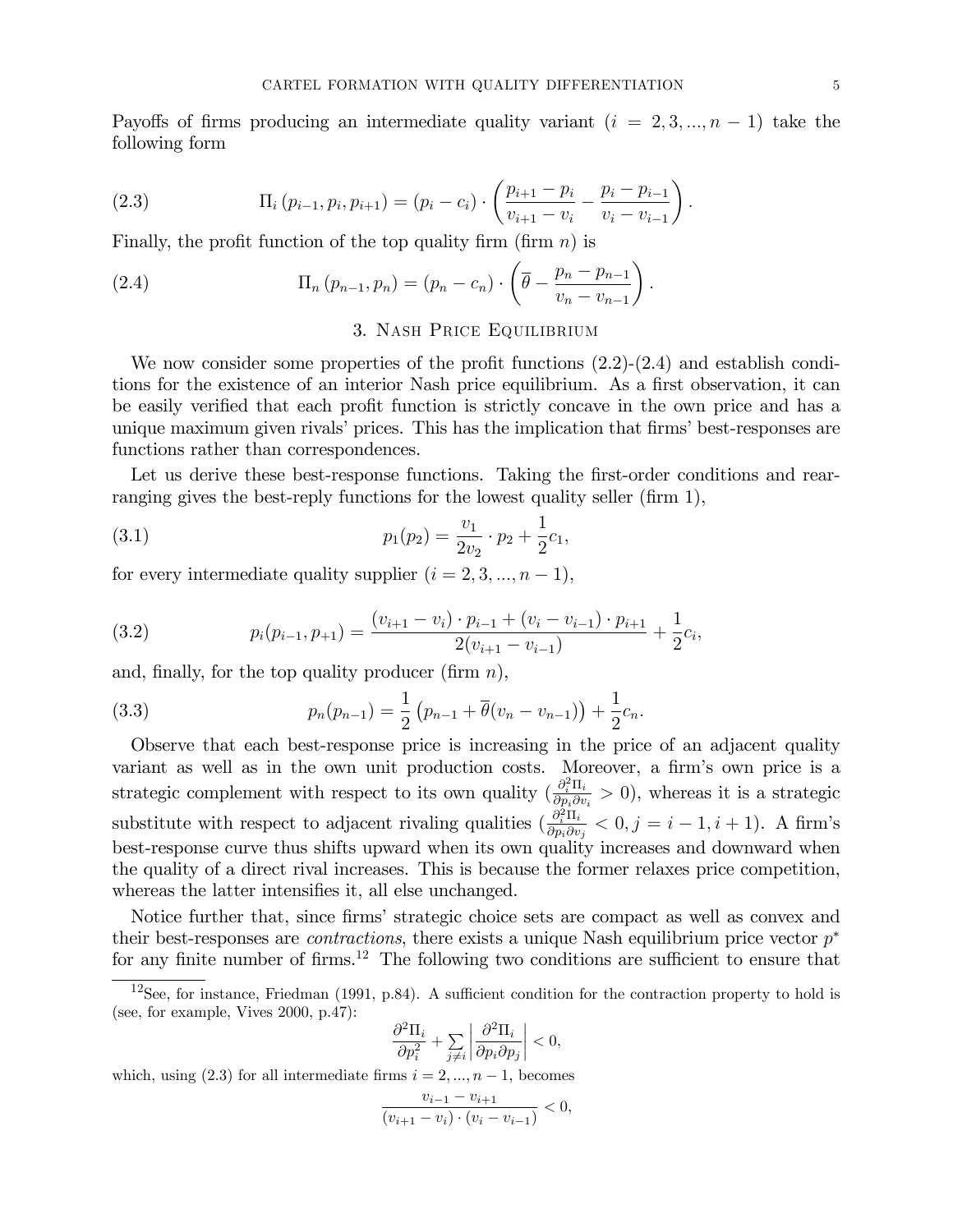this Nash equilibrium solution is interior *(i.e., all firms are productive at p<sup>\*</sup>)*:

(3.4) 
$$
\overline{\theta} > \theta_{n-1}^* > \theta_{n-2}^* > \ldots > \theta_i^* > \ldots > \theta_1^* > \theta_0^* > 0,
$$

where  $\theta_i^* \equiv \theta_i (p_i^*, p_{i+1}^*)$  and  $p_i^* \geq c_i$ , for all  $i \in N$ . Roughly speaking, the first condition states that all firms have positive demand in equilibrium, whereas the second guarantees that each firm finds it profitable to meet this demand.

#### 4. OPTIMAL PRICE COLLUSION

Let us now direct our attention to the possibility that firms coordinate their pricing decisions. In the following, we explore the traits of an optimal price-fixing agreement under the assumption that cartel members aim to maximize total cartel profits. We distinguish between the industry-wide and less than industry-wide cartels. For the sake of simplicity, we abstain from issues related to the sustainability of collusive agreements.<sup>13</sup>

4.1. Full Collusion. Under full collusion, each firm sets its price to maximize total industry profit  $\Pi_N^{\{\{N\}\}}$ :

$$
\max_{(p_1, p_2, \dots, p_n)} \Pi_N^{\{\{N\}\}} = \Pi_1 + \dots + \Pi_{i-1} + \Pi_i + \Pi_{i+1} + \dots + \Pi_n.
$$

Thus, the following first-order condition must hold for each firm  $i \in N$ .<sup>14</sup>

(4.1) 
$$
\frac{\partial \Pi_N^{\{N\}}}{\partial p_i} = \frac{\partial \Pi_{i-1}}{\partial p_i} + \frac{\partial \Pi_i}{\partial p_i} + \frac{\partial \Pi_{i+1}}{\partial p_i} = 0
$$

The collusive best-response of the lowest quality supplier (firm 1) is then

(4.2) 
$$
p_1^c(p_2) = \frac{v_1}{2v_2} \cdot (2p_2 - c_2) + \frac{1}{2}c_1,
$$

where the superscript 'c' indicates collusion. For all intermediate quality firms  $(i = 2, 3, ..., n-$ 1), the optimal collusive price is given by

$$
(4.3) \qquad p_i^c(p_{i-1}, p_{i+1}) = \frac{(v_{i+1} - v_i) \cdot (2p_{i-1} - c_{i-1}) + (v_i - v_{i-1}) \cdot (2p_{i+1} - c_{i+1})}{2(v_{i+1} - v_{i-1})} + \frac{1}{2}c_i
$$

Finally, the collusive best-reply of the top quality firm (firm  $n$ ) is

(4.4) 
$$
p_n^c(p_{n-1}) = \frac{1}{2} \left( 2p_{n-1} - c_{n-1} + \overline{\theta}(v_n - v_{n-1}) \right) + \frac{1}{2} c_n
$$

which holds. The same applies for firm 1 and firm  $n$ .

<sup>&</sup>lt;sup>13</sup>Akin to Bos and Marini (2019), our results could be derived within the context of an infinitely repeated price game. In such a setting, the profit-maximizing cartel agreements are sustainable through standard means when members have a suffciently high discount factor.

<sup>&</sup>lt;sup>14</sup>Note that  $\frac{\partial^2 \Pi\{N\}}{\partial p_i^2} = -\frac{2(v_{i+1}-v_{i-1})}{(v_{i+1}-v_i)\cdot(v_i-v_{i-1})} < 0$  for  $i = 2, 3, ..., n-1$ , and, therefore, the joint profit  $\Pi^{\{N\}}$  is concave in every firm's price  $p_i$ . A similar condition holds for the two f along the quality spectrum, namely firm 1 and firm  $n$ .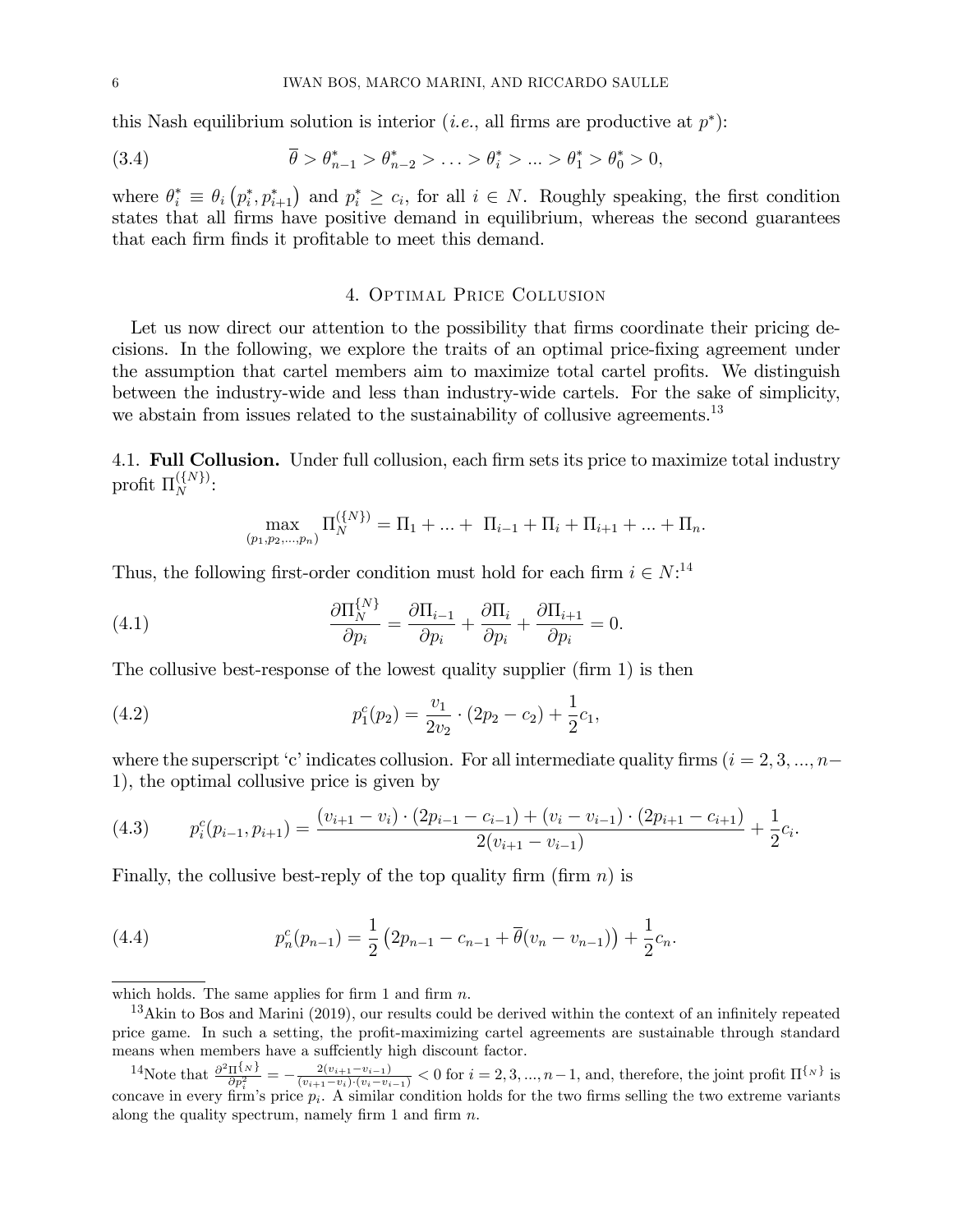Solving this system of n first-order conditions  $(4.2)-(4.4)$  yields the following profit-maximizing *collusive* price vector  $\mathbf{p}^c = (p_1^c, p_2^c, ..., p_i^c, ..., p_n^c)$ :

(4.5) 
$$
\mathbf{p}^c = \begin{bmatrix} p_1^c \\ p_2^c \\ \dots & \dots \\ p_i^c \\ \dots & \dots \\ p_n^c \end{bmatrix} = \begin{bmatrix} \frac{1}{2} (\overline{\theta}v_1 + c_1) \\ \frac{1}{2} (\overline{\theta}v_2 + c_2) \\ \dots & \dots \\ \frac{1}{2} (\overline{\theta}v_i + c_i) \\ \dots & \dots \\ \frac{1}{2} (\overline{\theta}v_n + c_n) \end{bmatrix}
$$

In turn, this determines the optimal allocation of output across cartel members, which is specified in the following proposition. In stating this result, let the demand for the products of an individual cartel member under full collusion be given by  $D_i^c$ ,  $i \in N$ .

**Proposition 1.** Assume full collusion. Total cartel demand is allocated as follows:

(4.6) 
$$
\mathbf{D}^{c} = \begin{bmatrix} D_{1}^{c} \\ D_{2}^{c} \\ \vdots \\ D_{n}^{c} \\ D_{n}^{c} \end{bmatrix} = \begin{bmatrix} \frac{1}{2} \left( \frac{c_{2} - c_{1}}{v_{2} - v_{1}} - \frac{c_{1}}{v_{1}} \right) \\ \frac{1}{2} \left( \frac{c_{3} - c_{2}}{v_{3} - v_{2}} - \frac{c_{2} - c_{1}}{v_{2} - v_{1}} \right) \\ \vdots \\ \frac{1}{2} \left( \frac{c_{i+1} - c_{i}}{v_{i+1} - v_{i}} - \frac{c_{i} - c_{i-1}}{v_{i} - v_{i-1}} \right) \\ \vdots \\ \frac{1}{2} \left( \overline{\theta} - \frac{c_{n} - c_{n-1}}{v_{n} - v_{n-1}} \right) \end{bmatrix}
$$

Observe that the allocation of collusive output depends critically on the unit production costs and, in particular, the *degree* to which costs are increasing with quality. The next result follows immediately.

**Corollary 1.** Assume full collusion. (i) If costs increase weakly less than proportionally with quality, then  $D_n^c > 0$  and  $D_i^c = 0$ , for all  $i \in N \setminus \{n\}$ . (ii) If costs increase more than proportionally with quality, then  $D_i^c > 0$ , for all  $i \in N$ .

Part  $(i)$  is reminiscent of a well-known result in the classic literature on multi-product monopoly with quality differentiation. Indeed, Mussa and Rosen (1978) show that a monopolist may find it optimal to supply lower qualities at higher prices to boost revenues from its upper-end products. Offering sufficiently unattractive lower quality products allows to extract more consumer surplus from those who have a high willingness to pay for quality.

Although price is the only choice variable in our setting, the all-inclusive cartel effectively operates as a multi-plant monopolist and the forces at work are the same. Indeed, for a given range of product variants, part  $(i)$  shows that an industry-wide cartel prefers to sell exclusively to those who value quality a lot provided that production costs are not increasing too much with quality. However, as part  $(ii)$  indicates, such a pricing strategy is no longer optimal when production costs increase more than proportionally with quality. If the profit margin on the highest-quality products is too limited, then it is more profitable to set collusive prices in such a way that all variants remain on sale.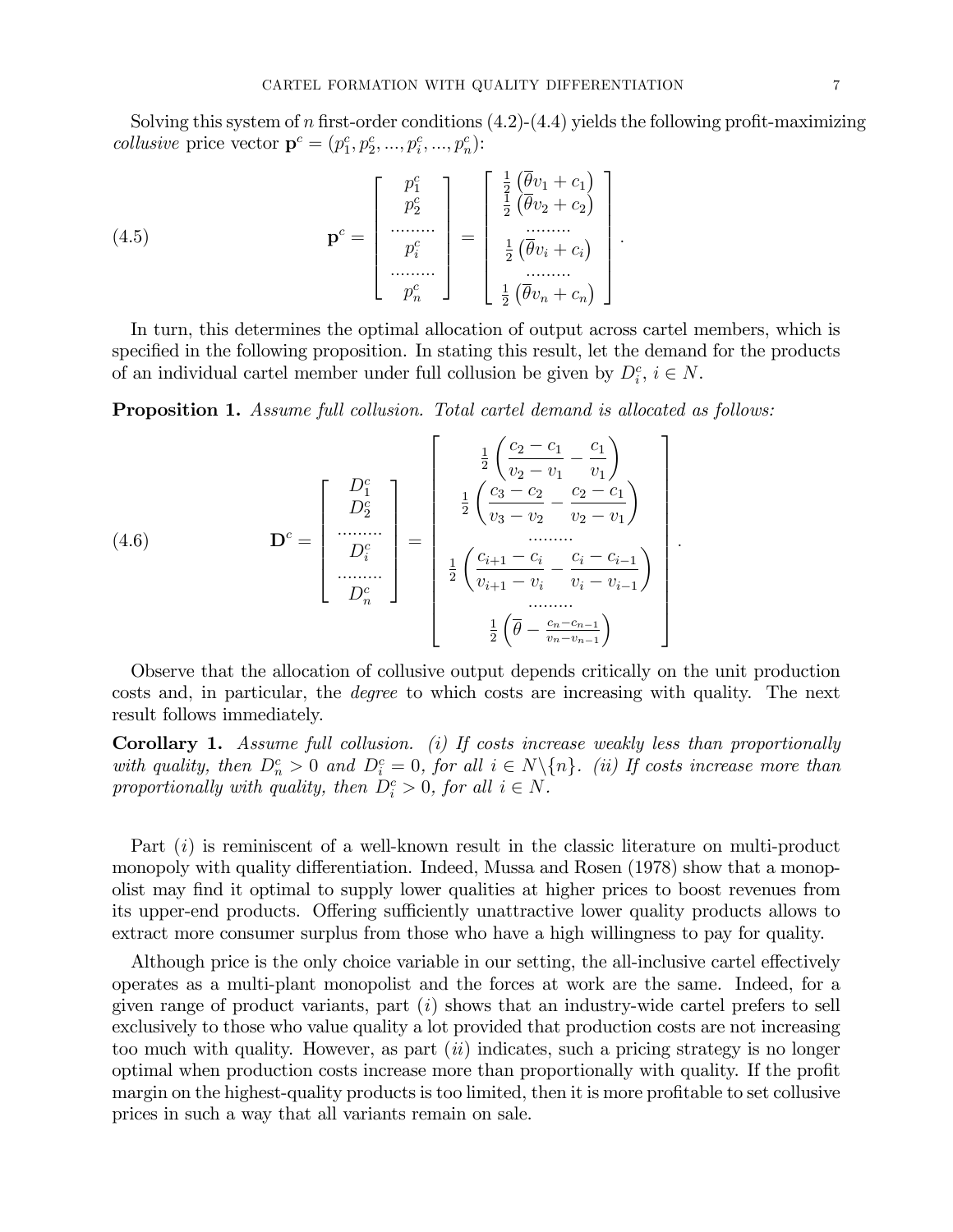4.2. **Partial Collusion.** We now consider the possibility that only subsets of firms coordinate their prices. Our focus is on consecutive coalitions that may face a competitive fringe of independent sellers or other partial cartels. There are therefore three types of price agreement: (1) a partial cartel including the highest quality firm (top quality cartel), (2) a partial cartel including the lowest quality firm (*bottom quality cartel*) and (3) a partial cartel including intermediate quality firms only (*intermediate quality cartel*).

As before, let us start by deriving the collusive best-replies. Since the coalitions under consideration are less than all-inclusive, we can distinguish between members with two adjacent firms that also participate in the cartel *(interior cartel members)* and members with only one adjacent cartel participant (boundary cartel members).

Now consider some partial coalition  $S \subset N$ . Akin to the all-inclusive cartel case, the collusive best-response of interior members is given by the following first-order condition:

$$
\frac{\partial \sum_{i \in S} \Pi_i}{\partial p_i} = \frac{\partial \Pi_{i-1}}{\partial p_i} + \frac{\partial \Pi_i}{\partial p_i} + \frac{\partial \Pi_{i+1}}{\partial p_i} = 0,
$$

or

$$
(4.7) \t p_i^p(p_{i-1}^p, p_{i+1}^p) = \frac{(v_i - v_{i-1}) \cdot (2p_{i+1}^p - c_{i+1}) + (v_{i+1} - v_i) \cdot (2p_{i-1}^p - c_{i-1})}{2(v_{i+1} - v_{i-1})} + \frac{1}{2}c_i,
$$

where the superscript 'p' indicates membership of the partial cartel under consideration.

Next, consider the case of a boundary cartel member facing direct competition from an adjacent outsider that offers a superior quality. The collusive best-reply of this firm is implied by the following first-order condition:

$$
\frac{\partial \sum_{i \in S} \Pi_i}{\partial p_i} = \frac{\partial \Pi_i}{\partial p_i} + \frac{\partial \Pi_{i-1}}{\partial p_i} = 0,
$$

or

(4.8) 
$$
p_i^p(p_{i-1}^p, p_{i+1}) = \frac{(v_i - v_{i-1}) \cdot p_{i+1} + (v_{i+1} - v_i) \cdot (2p_{i-1}^p - c_{i-1})}{2(v_{i+1} - v_{i-1})} + \frac{1}{2}c_i.
$$

Finally, top and intermediate quality cartels have a boundary member that faces direct competition from an inferior quality outsider. The collusive best-reply of such a boundary member is given by:

$$
\frac{\partial \sum_{i \in S} \Pi_i}{\partial p_i} = \frac{\partial \Pi_i}{\partial p_i} + \frac{\partial \Pi_{i+1}}{\partial p_i} = 0,
$$

or

(4.9) 
$$
p_i^p(p_{i-1}, p_{i+1}^p) = \frac{(v_i - v_{i-1}) \cdot (2p_{i+1}^p - c_{i+1}) + (v_{i+1} - v_i) \cdot p_{i-1}}{2(v_{i+1} - v_{i-1})} + \frac{1}{2}c_i.
$$

The above collusive best-replies can be used to characterize the optimal design of less than all-inclusive price-fixing agreements. As the next proposition shows, a profit-maximizing partial cartel prices the products of each interior cartel member out of the market when costs increase less than proportionally with quality.

**Proposition 2.** Assume a joint-profit-maximizing partial cartel. If costs increase weakly less than proportionally with quality, then none of its interior members have sales.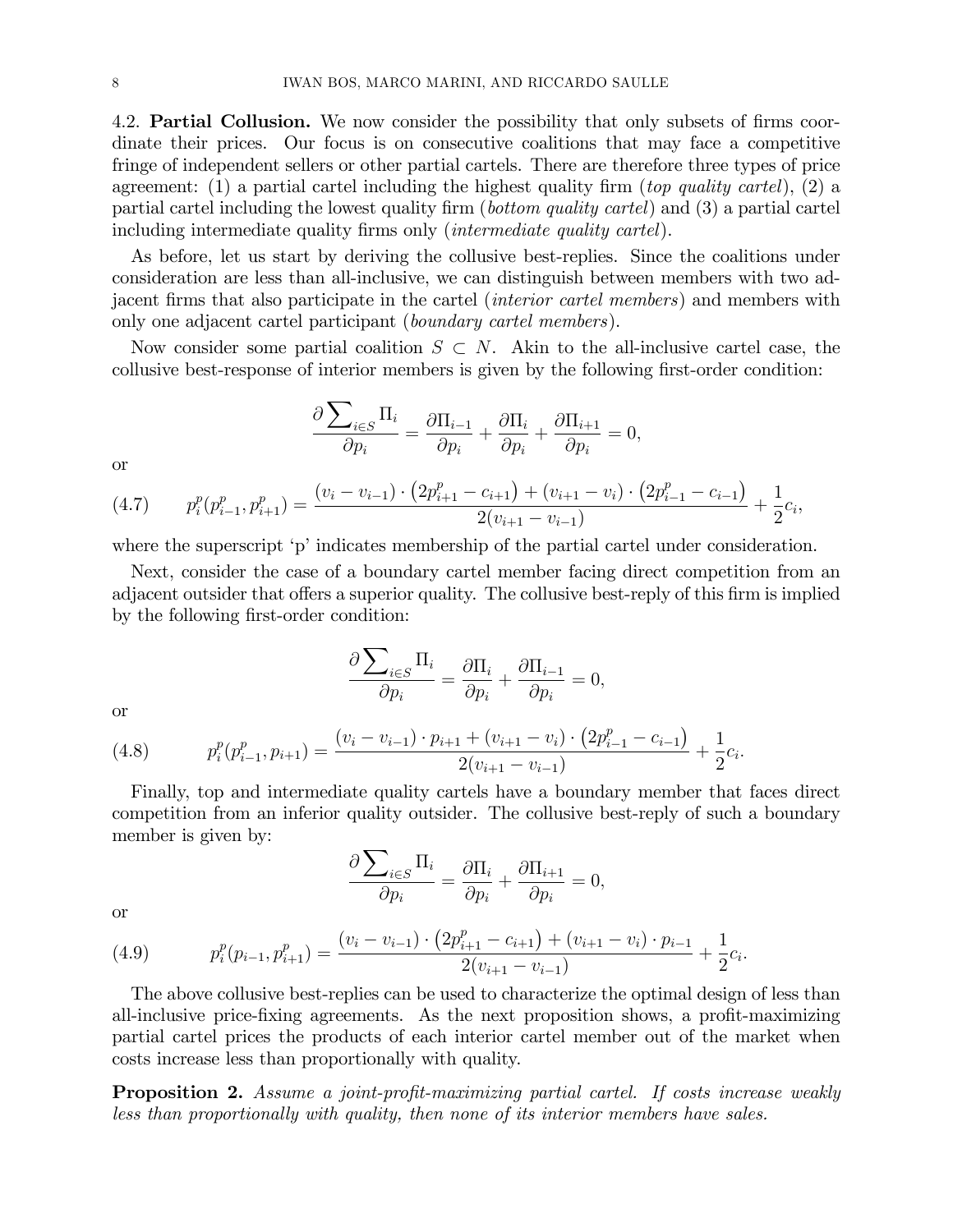Akin to the all-encompassing cartel, a partial coalition can extract more consumer surplus by increasing sales of its highest quality product. Whether such quality upshifting is proÖtable depends on the additional costs of producing extra quality, however. If costs do not rise too much with quality, then partial cartels find it profitable to effectively make their interior members exit the industry.

The same does not necessarily hold for a lowest-quality boundary member. Assuming no production costs, Gabszewicz, Marini and Tarola (2017) have shown that both top and intermediate quality cartels may find it in their interest to keep their lowest-quality product on sale. The next finding shows that supplying such a fighting brand is indeed beneficial provided that it is not too costly to produce.

**Proposition 3.** Assume a joint-profit-maximizing top or intermediate quality cartel. If the production costs of a boundary member are sufficiently small, then it has strictly positive sales.

The fighting brand basically functions as a cushion by dampening the impact of competitive pricing by low-quality outsiders. Therefore, by adopting such a strategy, the cartel effectively protects the profit-margin on its high quality sales.

Finally, as the next result reveals, each partial cartel member maintains a positive market share when production costs increase more than proportionally with quality.

## **Proposition 4.** Assume a joint-profit-maximizing partial cartel. If costs increase more than proportionally with quality, then all of its members have strictly positive sales.

This finding is directly comparable to Corollary  $(ii)$  above and the underlying logic is the same. That is, the quality upshifting incentive is mitigated by the additional costs of producing more quality. In this case, like with full collusion, partial cartels have their prices rise sufficiently with quality so that all variants remain on sale.

#### 5. Endogenous Coalition Formation

In the previous section, results have been derived for a given coalition structure. Let us now turn to the issue of coalition formation. Specifically, our aim is to shed light on what cartels would emerge when the products involved are vertically differentiated. Towards that end, we add two ingredients to the preceding analysis: a coalition formation procedure and a notion of stability. The first describes *how* a cartel agreement can be established. The second specifies *what* cartel agreements are, in fact, viable. To keep the analysis tractable and focus on the impact of costs, we assume in the ensuing exploration that product variants are equispaced, *i.e.*,  $|v_i - v_i| = d$  for any adjacent pair of firms  $i, j \in N, i \neq j$ , and  $v_1 = d$ .

Starting with the coalition formation procedure, we assume that each producer  $i \in N$ simultaneously sends a proposal,  $\rho_i = (S, \sigma_S)$ , to all other firms. Here,  $S \subseteq N$  is the coalition of connected firms to which it wants to belong and  $\sigma_S = {\{\sigma_i\}}_{i \in S}$  is a corresponding sharing rule; a proposed distribution of joint cartel profits among prospective members with  $\sum_{i\in S}\sigma_i=1.$ 

Each profile of proposals,  $\rho = (\rho_1, \rho_2, ..., \rho_n)$ , consequently induces a coalition structure,  $C = (\{S_1\}, \{S_2\}, ..., \{S_m\})$ , comprising  $m \leq n$  coalitions. A key issue is then how exactly this process takes place. In the following, we consider two well-known coalition formation rules: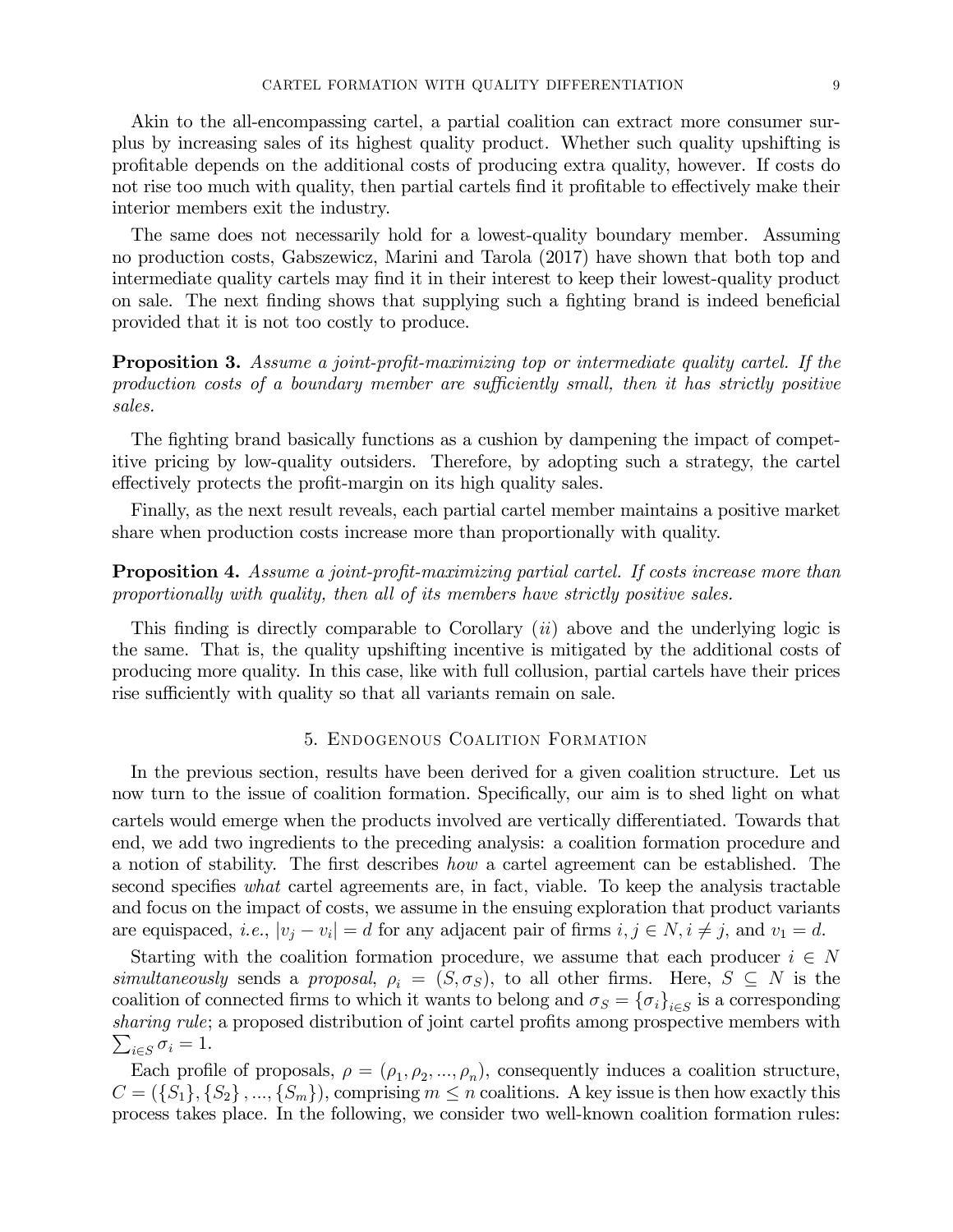the unanimity rule and the aggregative rule.<sup>15</sup> According to the unanimity rule, a coalition is formed if and only if the prospective members propose precisely the same coalition with an associated sharing rule. Formally, the coalition structure

$$
C^{U}(\rho) = (\{S_1(\rho)\}, \{S_2(\rho)\}, ..., \{S_k(\rho)\}, ..., \{S_m(\rho)\}),
$$

is such that firm i takes part in  $S_k$   $(k = 1, 2, ..., m)$  if and only if  $\rho_i = (S_k, \sigma_{S_k})$ , for all  $i \in S_k$ , and remains independent otherwise. According to the *aggregative rule*, a coalition forms if and only if its prospective members propose the same coalition (not necessarily one that actually forms) as well as the same sharing rule. Formally, the coalition structure

$$
C^{A}(\rho) = (\{S_{1}(\rho)\}, \{S_{2}(\rho)\}, ..., \{S_{k}(\rho)\}, ..., \{S_{m}(\rho)\}),
$$

is such that firm i belongs to  $S_k$   $(k = 1, 2, ..., m)$  if and only if  $\rho_i = \rho_j$  for all  $i, j \in S_k$  and remains a singleton otherwise.

The two coalition formation rules essentially differ in their response to deviations by one or more prospective members. Whereas the remaining Örms split-up into singletons under the unanimity rule, they stick together under the aggregative rule. To illustrate, consider the following example. Suppose the industry comprises three firms,  $i, j$ , and h. Suppose further that firms  $i$  and  $j$  announce the all-inclusive cartel with an even allocation of collusive profits (i.e.,  $\rho_i = \rho_j = (\{i, j, h\}, (1/3, 1/3, 1/3))$ ), whereas firm h announces  $\rho_h = (\{h\}, 1)$ . The outcome under the unanimity rule is that all firms remain singletons:  $C^{U}(\rho) = ((\{i\}, \{j\}, \{h\}), (1, 1, 1))$ . Under the aggregative rule, however, the same profile of proposals results in the coalition structure  $C^{A}(\rho) = ((\{i,j\}, (1/2, 1/2)), (\{h\}, (1)))$  so that a partial cartel between firm  $i$  and firm  $j$  will emerge. Following this example, we assume in the following that when the aggregative rule applies, the proposed sharing rule will be effectively rescaled in accordance with the coalition that actually forms.<sup>16</sup>

Apart from their relative simplicity, these two coalition formation rules are also attractive in that they describe two polar cases regarding how to respond to deviations. In particular, this approach allows to predict the outcome for any non-deviating firm partition when coalition externalities are monotonic like in our setting.

Next, let us consider the viability of coalitions. To that end, we introduce two notions of stability; one in which only individual defections are permitted and another that allows for deviations by subcoalitions. Define

$$
\Pi_i(\rho) \equiv \alpha_i \Pi_{S_k}(\mathbf{p}^*(C(\rho))) \text{ for all } i \in S_k, S_k \in C \text{ and } \alpha_i \in \alpha_{S_k}
$$

as the payoff of a producer belonging to coalition  $S_k$  under price equilibrium  $p^*$  when the coalition structure  $C(\rho) = (\{S_1\}, \{S_2\}, ..., \{S_m\})$  is induced by a profile of proposals  $\rho =$  $(\rho_1, \rho_2, ..., \rho_n).$ 

We then have the following definitions for individual and coalitional stability, respectively.

<sup>&</sup>lt;sup>15</sup>The unanimity rule was introduced formally by von Neumann and Morgenstern (1944) and later on coined the *gamma-rule* of coalition formation. The aggregative rule is also referred to as the *delta-rule* of coalition formation (see, e.g., Hart and Kurz (1983)).

<sup>&</sup>lt;sup>16</sup>The re-scaled sharing rule,  $r : \mathcal{R}_{+}^{S_k} \to \mathcal{R}_{+}^{S'_k}$  (where  $S'_k$  indicates the coalition which ultimately forms) is  $r = (r_1, r_2, ..., r_{S'_k})$ , obtained by solving  $\sum_{i \in S'_k} r_i = 1$ , for  $r_i = \alpha_i \sigma_h$ , where  $\alpha_i$  denotes the ratio between every proposed share  $\sigma_i$  and one firm's share  $\sigma_h$   $(h \in S'_k)$  used as *numeraire*.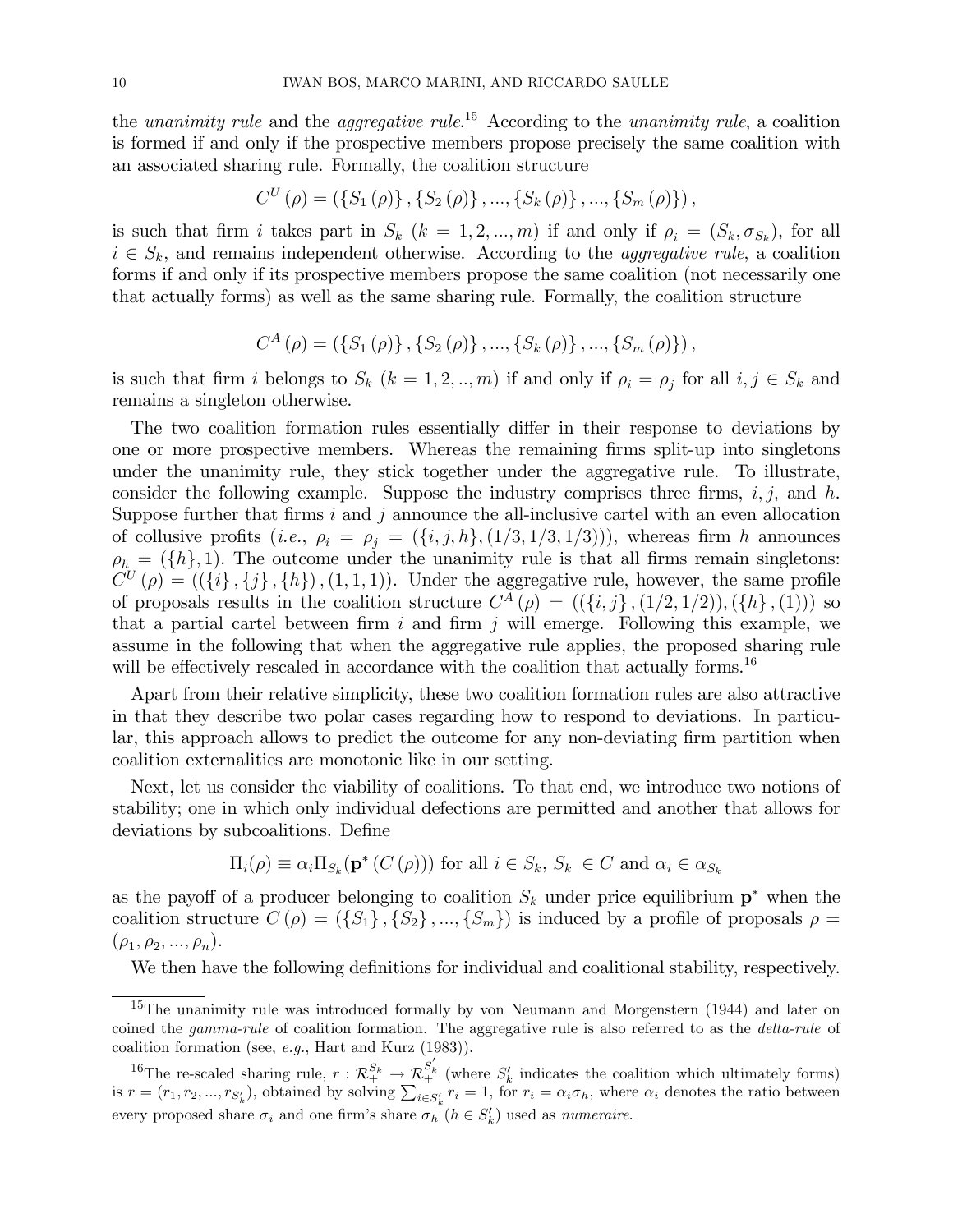**Definition 1** (Individual or Nash stability) Coalition structure  $C = (\{S_1\}, \{S_2\}, ..., \{S_m\})$  is individually (or Nash) stable when  $C = S(\rho^*)$  for some  $\rho^*$  such that for every firm  $i \in N$ and every alternative proposal  $\rho_i'$  it holds that

$$
\Pi_i(\rho^*) \geq \Pi_i(\rho'_i, \rho^*_{N \setminus i}).
$$

**Definition 2** (Coalitional or strong Nash stability) Coalition structure  $C = (\{S_1\}, \{S_2\}, ..., \{S_m\})$ is coalitionally (or strong Nash) stable when  $C = C(\hat{\rho})$  for some  $\hat{\rho}$  such that for every firm  $i \in S$  and every alternative profile of proposals  $\rho'_S$  made by a coalition  $S \subseteq N$  it holds that

$$
\Pi_i(\widehat{\rho}) \geq \Pi_i(\rho'_S, \widehat{\rho}_{N \setminus S}).
$$

Notice that while individual stability corresponds to a standard Nash equilibrium of the (strategic form) game of coalition formation, the coalitional stability condition is much more demanding. In fact, by requiring that the profile of proposals is a strong Nash equilibrium, it requires immunity against every alternative profile of proposals (including the one proposed by the grand coalition) and therefore effectively imposes Pareto-efficiency. Indeed, any Pareto-inefficient proposal would be objected by the grand coalition. Thus, whenever a particular coalition structure is coalitionally stable, it is both Pareto efficient and individually stable.

Below, we first consider individual stability before addressing the issue of coalitional stability. In both cases, our emphasis is on the aggregative rule. The reason for this is as follows. Within our setting, profits of a partial cartel  $S \subset N$  are highest when its outsiders form a complementary partial cartel  $\{N\setminus S\}$ . This is because firms that participate in a coalition create positive externalities by setting higher prices than when they operate as independent outsiders.17 As will become clear in the following, this has the implication that if a cartel is stable under the aggregative rule it is a fortiori stable for any other coalition partition of outsiders. This includes the possibility of a fringe that exclusively consists of singletons, which effectively would be the outcome under the unanimity rule.

5.1. Individual Stability. Assuming the aggregative rule, let us begin by considering individual stability of the all-inclusive cartel. In this case, a necessary condition for the grand coalition to emerge is that each firm  $i \in N$  makes the exact same proposal:  $\rho_i = (\{N\}, \sigma_N)$ . Whether this cartel is indeed individually stable depends on each firm's incentive to defect. Specifically, none of the producers must have an incentive to make an alternative proposal,  $\rho_i' = (\{i\}, 1)$ , anticipating that all its rivals remain in the cartel.

Using expressions  $(4.7)-(4.9)$  and rearranging gives the deviating profits for each firm  $i \in N$ :

 $17$ The oligopoly game with vertically differentiated products that we consider is, in fact, a game with positive coalition externalities, meaning that players benefit when rivals merge in coalitions. See, for instance, Marini (2009).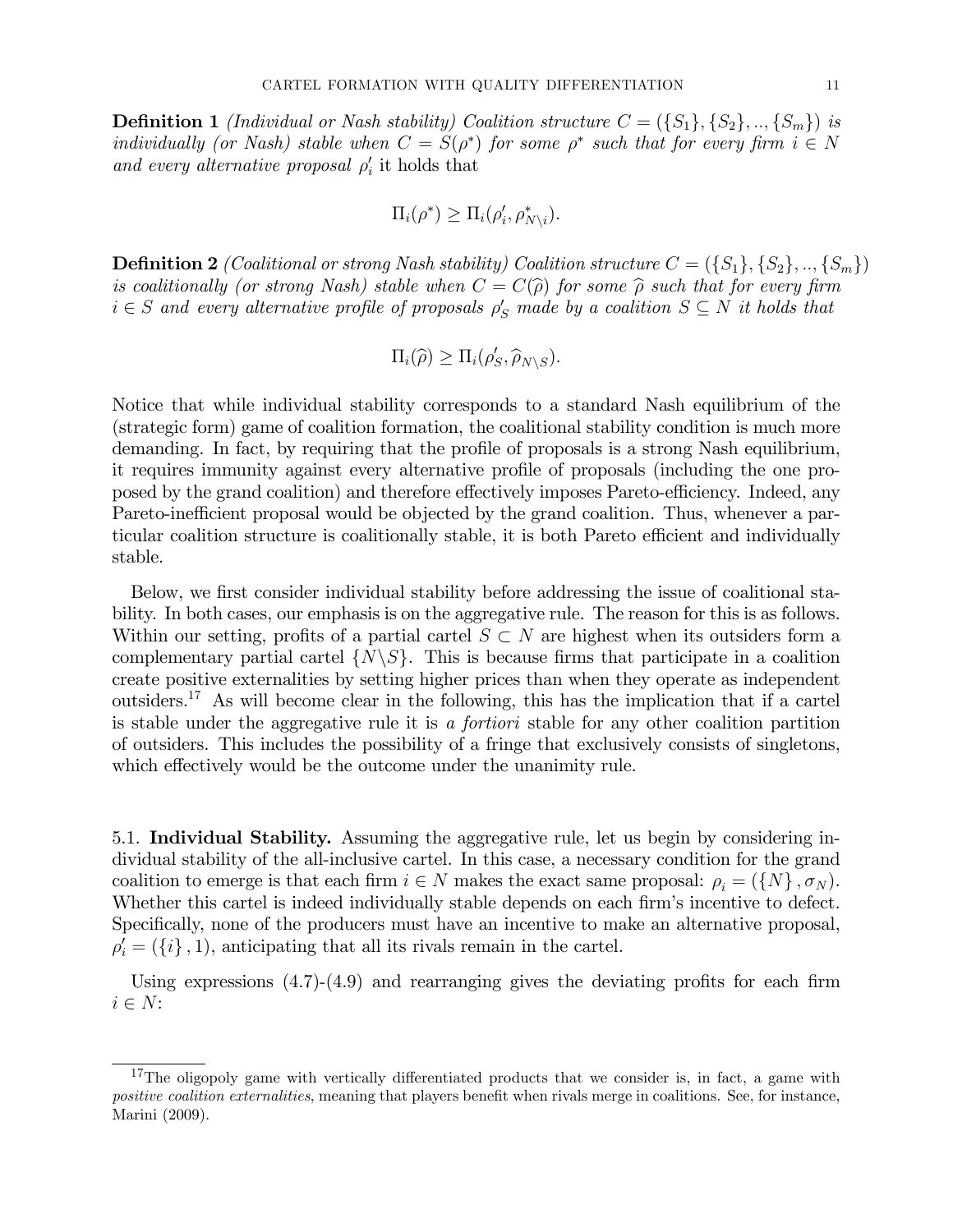$$
\Pi_1^{(\{1\},\{N\setminus 1\})} = \frac{v_2(v_1^2(c_1+c_2+\overline{\theta}(v_2-v_1))-2c_1(v_1v_2))^2}{v_1(v_2-v_1)(4v_1v_2-v_1^2)^2}
$$

$$
\Pi_2^{(\{2\},\{N\backslash 2\})} = \frac{(v_3 - v_1)(v_2v_3(c_1 - 2c_2 - \overline{\theta}v_1) + v_2^2(c_2 + c_3 - c_1 + \overline{\theta}(v_3 - v_2 + v_1)) - c_3v_1v_2 + c_2v_1v_3)^2}{(v_3 - v_2)(v_2 - v_1)(4v_2v_3 - v_1v_3 - 2v_1v_2 - v_2^2)^2}
$$

 $(5.1)$ . . . . . . . . . .

$$
\Pi_i^{(\{i\},\{N\setminus i\})} = \frac{(v_{i+1}-v_{i-1})(v_iv_{i+1}(c_{i-1}-2c_i-\overline{\theta}v_{i-1})+v_i^2(c_i+c_{i+1}-c_{i-1}+\overline{\theta}(v_{i+1}-v_i+v_{i-1})) - c_{i+1}v_{i-1}v_i+c_iv_{i-1}v_{i+1})^2}{(v_{i+1}-v_i)(v_i-v_{i-1})\left(4v_iv_{i+1}-v_{i-1}v_{i+1}-2v_{i-1}v_i-v_i^2\right)^2}
$$

$$
\Pi_n^{(\{n\},\{N\mid n\})} = \frac{(c_{n-1}v_n + c_n v_{n-1} - 2c_n v_n - 2\overline{\theta} v_{n-1}v_n + 2\overline{\theta} v_n^2)^2}{(v_n - v_{n-1})(4v_n - v_{n-1})^2}.
$$

. . . . . . . . . .

A necessary condition for the all-inclusive cartel to be individually stable under the aggregative rule is therefore that:

(5.2) 
$$
\Pi_N^{(\{N\})} \geq \sum_{i=1}^n \Pi_i^{\{i\},\{N\}\ i}.
$$

That is, the grand coalition payoff  $\Pi_N^{\{\{N\}\}}$  should be sufficiently high to have each firm abide by its proposal  $\rho_i = (\{N\}, \sigma_N)$ .

We now explore how the cost structure affects the feasibility of the industry-wide cartel. The following proposition provides a useful benchmark by showing that the grand coalition can be made individually stable when production costs increase with quality at a fixed rate.

**Proposition 5.** Assume the aggregative rule and suppose that  $|c_j - c_i| = c$  for any pair of adjacent firms  $i, j \in N, i \neq j$  and  $c_1 = c$ . There exists a sharing rule for which the all-inclusive cartel is individually stable.

The next result follows immediately.

**Corollary 2** Assume the unanimity rule and suppose that  $|c_i - c_i| = c$  for any pair of adjacent firms  $i, j \in N, i \neq j$  and  $c_1 = c$ . There exists a sharing rule for which the allinclusive cartel is individually stable.

A natural next question is how stability is affected when production costs are more or less than proportionally increasing with quality. This question is difficult to address analytically. However, numerical simulations show that stability is enhanced when costs increase less than proportionally with quality in the sense that there is a larger set of profit allocations for which the all-inclusive cartel is individually stable (see Appendix B).

When costs are increasing more than proportionally with quality, it can be easily verified that the grand coalition may no longer be individually stable *provided that it only produces* the top quality product. Yet, we know from Corollary 1 above that this would be suboptimal.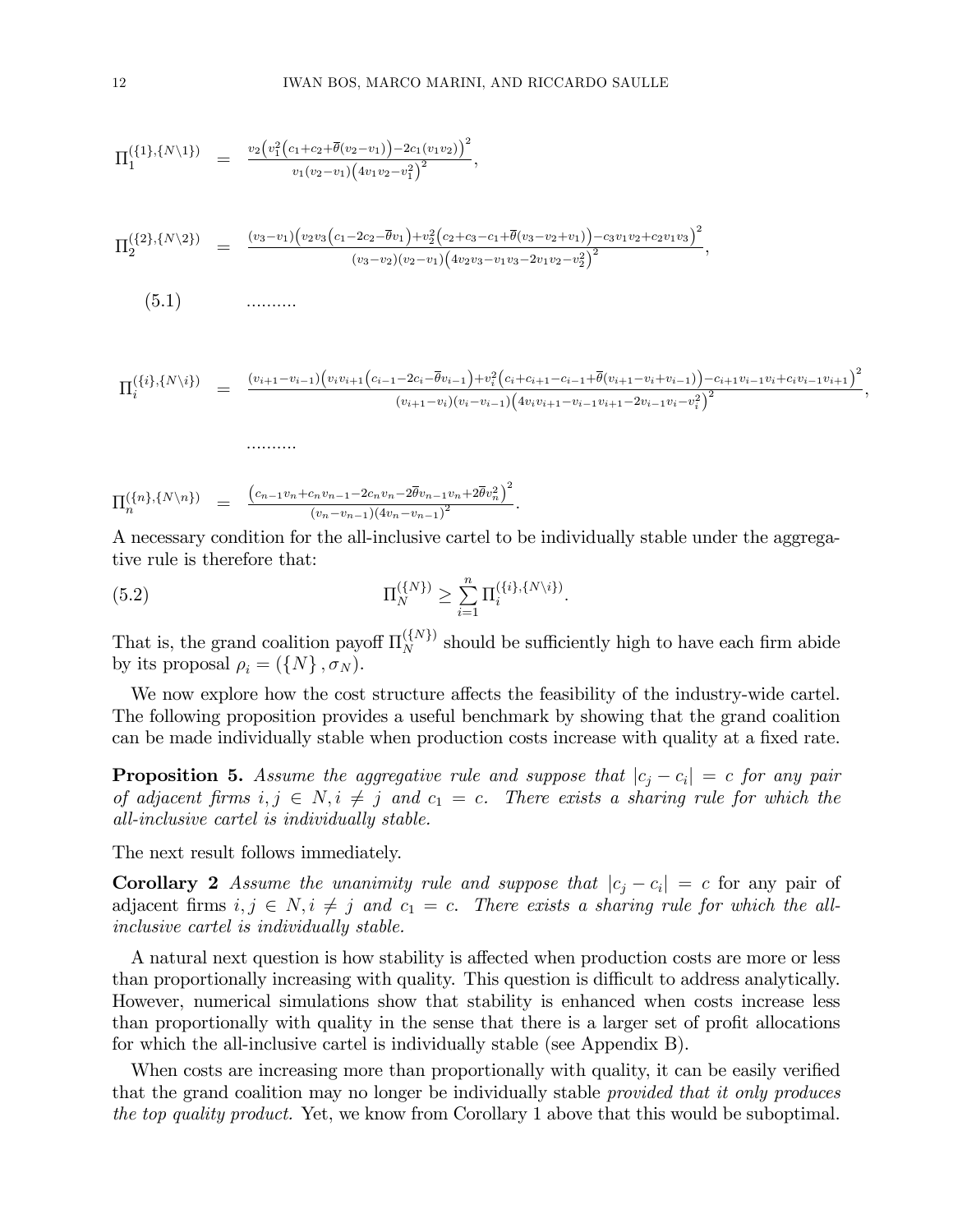Indeed, when costs are sufficiently increasing with quality, an industry-wide cartel finds it in its interest to keep all products on sale. Numerical simulations show that, although the individual stability condition tightens with the steepness of the cost curve, this also supports individual stability (see Appendix B).

As to less than all-inclusive coalitions, similar forces are at work. In fact, the key difference with the preceding analysis is the change in post-deviation profits. Whereas an individual deviation triggers a switch from monopoly to duopoly or triopoly in case of an industry-wide cartel, it causes an effectively less concentrated market structure in case of a partial cartel partition. This makes deviating ceteris paribus less attractive, which enhances individual stability.

The next two propositions confirm this for a quadropoly, again under the assumption that costs increase with quality at a constant rate.

**Proposition 6.** Suppose that  $n = 4$ . Assume the aggregative rule and suppose further that  $|c_j - c_i| = c$  for any pair of adjacent firms  $i, j \in N, i \neq j$  and  $c_1 = c$ . There exists a sharing rule for which any coalition structure is individually stable.

As before, the next result follows immediately.

**Corollary 3** Suppose that  $n = 4$ . Assume the unanimity rule and suppose that  $|c_i - c_i| = c$ for any pair of adjacent firms  $i, j \in N, i \neq j$  and  $c_1 = c$ . There exists a sharing rule for which any coalition structure is individually stable.

These two results suggest that the logic underlying Proposition 5 and Corollary 2 applies to every partition of coalitions. Indeed, the marginal contribution of each firm to any coalition seems sufficiently high to make it feasible. In fact, given the similarity in the underlying mechanism, we conjecture this result to hold for any number of firms, although a proof of it eludes us. The overall take-away from the above analysis is then that cartels tend to be individually stable when the products involved are vertically differentiated. Whether they are also coalitionally stable is a different matter and one we now turn to.

5.2. **Coalitional Stability.** We now consider the possibility of deviations by groups of firms. In particular, this creates an opportunity for all firms together to decide jointly whether to form a specific coalition structure or not. As will become clear in the following, this facilitates the set-up of the most profitable agreement; an industry-wide cartel. Interestingly, Gabszewicz *et al.* (2016) have already shown that the core is nonempty when costs are assumed absent so that there is at least one allocation of full collusive profits that deters both individual and coalitional deviations.

To formalize, consider some coalition structure  $C = (\{S_1\}, \{S_2\}, ..., \{S_k\}, ..., \{S_m\})$ . Coalitional stability of the grand coalition requires that

$$
\Pi_N^{(\{N\})} \ge \sum_{S_k \in C} \Pi_{S_k}^{(\{S_k\}, \{N \setminus S_k\})},
$$

for any  $S_k$  and any partition of  $N\backslash S_k$ . Provided that joint profits are allocated properly, this implies that the all-inclusive cartel is preferred to any other coalition structure.

The next two results complement the findings of Gabszewicz *et al.* (2016) by showing that the industry-wide cartel is the only coalitionally stable agreement when costs are increasing proportionally with quality.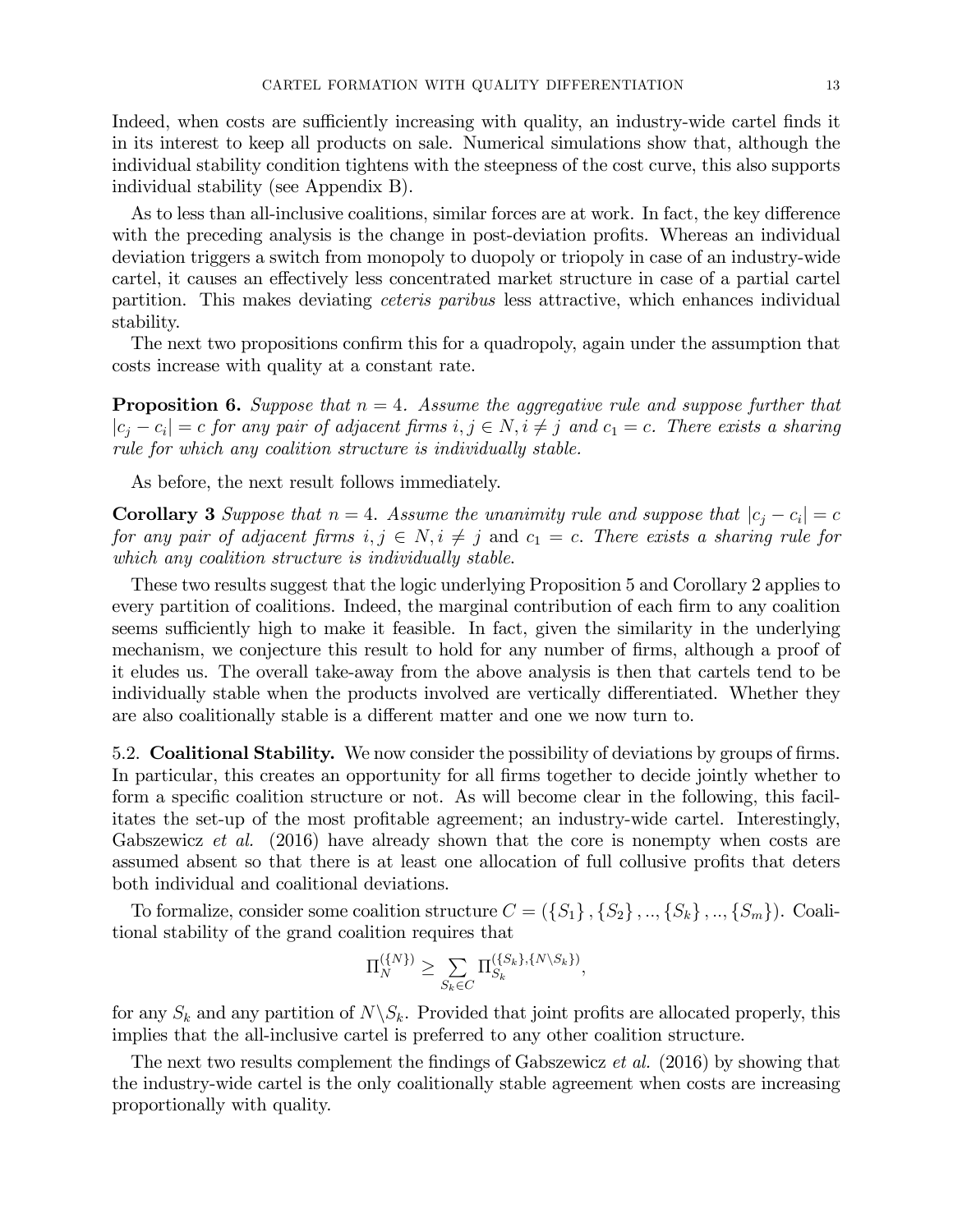**Proposition 7.** Assume the aggregative rule and suppose that  $|c_j - c_i| = c$  for any pair of adjacent firms  $i, j \in N, i \neq j$  and  $c_1 = c$ . The all-inclusive cartel is the only coalitionally stable coalition structure.

**Corollary 4** Assume the unanimity rule and suppose that  $|c_j - c_i| = c$  for any pair of adjacent firms  $i, j \in N, i \neq j$  and  $c_1 = c$ . The all-inclusive cartel is the only coalitionally stable coalition structure.

A single industry-wide cartel appears the unique coalition structure that is coalitionally stable under both the aggregative and unanimity rule when costs increase proportionally with quality. As before, numerical simulations suggest a comparable outcome when production costs increase more or less than proportionally with quality (see Appendix B). Price-fixing profits rise with cartel size(s) and this effect is sufficiently strong to prevent deviations, whether by individual producers or groups of firms.

Taken together, the findings presented in this section indicate that firms have a powerful incentive to form anticompetitive coalitions when products are vertically differentiated. By joining, producers allow the coalition to raise prices, which in turn positively affects total cartel profits. Independent of the size of the quality upgrade and corresponding production costs, this marginal contribution appears sufficiently high to make collusion an attractive alternative.

#### 6. Concluding Remarks

In many markets, there is an actual or perceived difference in quality across firms and products. A recent strand of literature addresses the impact of such quality heterogeneity on firms' ability to sustain prices above competitive levels. However, all these analyses have been performed under one or two potentially restrictive assumptions. First, production costs are assumed to be independent of quality or quantity. Second, the cartel is assumed to encompass the entire industry. In this paper, we explored the extent to which these assumptions are indeed restrictive by relaxing both.

Regarding the design of optimal cartel contracts, we have shown that some of the wellestablished findings in the literature are robust to differences in unit production costs as long as these differences are sufficiently small. In particular, and independent of cartel size, the coalition has an incentive to boost sales of its top quality product and price its intermediate quality products out of the market. Yet, this changes when costs increase more than proportionally with quality. In that case, cartels prefer to set prices in such a way that all products remain on sale. As to cartel size, we find that firms have a strong incentive to collude under a range of coalition formation rules. Specifically, and for a variety of cost structures, the grand coalition can be both individually and coalitionally stable.

A natural next step is to analyze the impact of alternative cost structures and coalition formation procedures. Another promising extension is to endogenize costs or product quality (e.g., through R&D investments). This would enable the study of so-called semi-collusion, i.e., the possibility that producers collude on price while competing in non-price dimensions (or *vice versa*).<sup>18</sup> In a similar fashion, one could allow firms to offer more than one product quality variant. We leave these and related issues for future research.

 $18$ Semi-collusion is typically modelled as a two-stage game in which firms choose the non-price variable (e.g., R&D, advertising) prior to price or output. See, for instance, Fershtman and Gandal (1994) and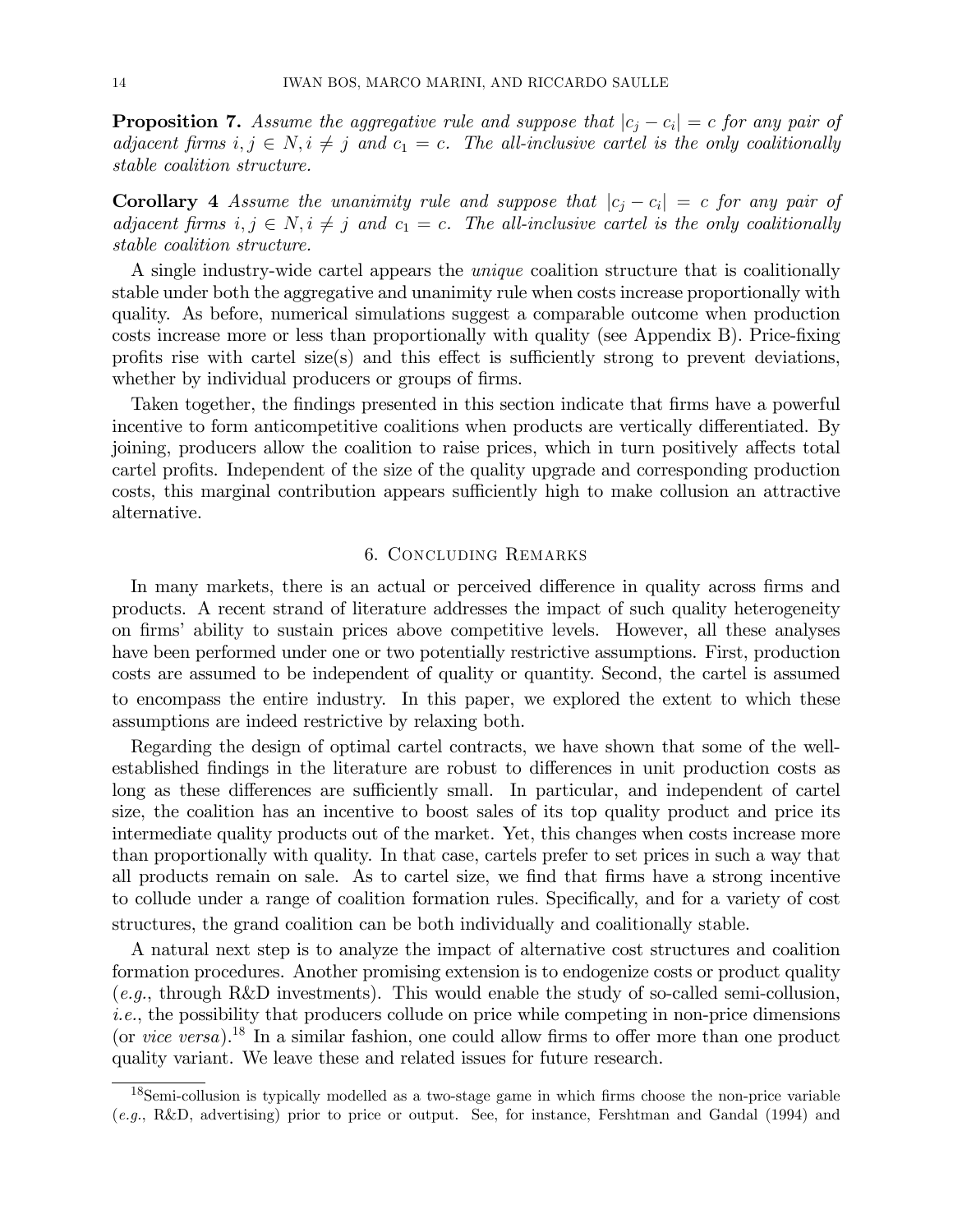#### 7. Appendix A: Proofs

*Proof of Proposition 2.* Consider an interior cartel member  $i$  of a given joint-profit-maximizing partial coalition. The demand for the products of this member is given by:

$$
D_i^p = \frac{p_{i+1}^p - p_i^p}{v_{i+1} - v_i} - \frac{p_i^p - p_{i-1}^p}{v_i - v_{i-1}} = \frac{(v_i - v_{i-1}) \cdot p_{i+1}^p + (v_{i+1} - v_i) \cdot p_{i-1}^p - (v_{i+1} - v_{i-1}) \cdot p_i^p}{(v_{i+1} - v_i) \cdot (v_i - v_{i-1})}.
$$

Its collusive best-reply is:

$$
p_i^p = \frac{(v_i - v_{i-1}) \cdot (2p_{i+1}^p - c_{i+1}) + (v_{i+1} - v_i) \cdot (2p_{i-1}^p - c_{i-1}) + (v_{i+1} - v_{i-1}) \cdot c_i}{2(v_{i+1} - v_{i-1})}.
$$

Substituting in the demand function and rearranging gives:

$$
D_i^p = \frac{(v_i - v_{i-1}) \cdot c_{i+1} + (v_{i+1} - v_i) \cdot c_{i-1} - (v_{i+1} - v_{i-1}) \cdot c_i}{2 (v_{i+1} - v_i) \cdot (v_i - v_{i-1})},
$$

which is weakly negative when:

$$
\frac{c_{i+1} - c_i}{v_{i+1} - v_i} \le \frac{c_i - c_{i-1}}{v_i - v_{i-1}}.
$$

Thus, interior cartel members have no sales when costs increase weakly less than proportionally with quality.

Proof of Proposition 3. As the partial cartel is either a top quality cartel or an intermediate quality cartel, we can distinguish three types of boundary members. In case of a top quality cartel, firm  $n$  is a boundary member. Its demand is:

$$
D_n^p = \frac{(v_n - v_{n-1}) \cdot \overline{\theta} - p_n^p + p_{n-1}^p}{v_n - v_{n-1}}.
$$

Its collusive best-reply is given by:

$$
p_n^p = \frac{1}{2} \left( 2p_{n-1}^p - c_{n-1} + \overline{\theta}(v_n - v_{n-1}) \right) + \frac{1}{2} c_n.
$$

Substituting in the demand function and rearranging gives:

$$
D_n^p = \frac{\theta (v_n - v_{n-1}) - c_n + c_{n-1}}{2 (v_n - v_{n-1})},
$$

which is strictly positive since  $\overline{\theta}(v_n - v_{n-1}) > c_n - c_{n-1}$  by assumption.

Let us now turn to the other boundary member of a top quality cartel, denoted firm  $i$ , which faces direct competition from an outsider offering a lower-quality product. Its demand is given by:

$$
D_i^p = \frac{(v_i - v_{i-1}) \cdot p_{i+1}^p + (v_{i+1} - v_i) \cdot p_{i-1} - (v_{i+1} - v_{i-1}) \cdot p_i^p}{(v_{i+1} - v_i) \cdot (v_i - v_{i-1})}.
$$

Its collusive best-reply is:

Brod and Shivakumar (1999) as well as the references therein. An extensive overview and discussion of this literature is provided by Steen and Sørgard (2009).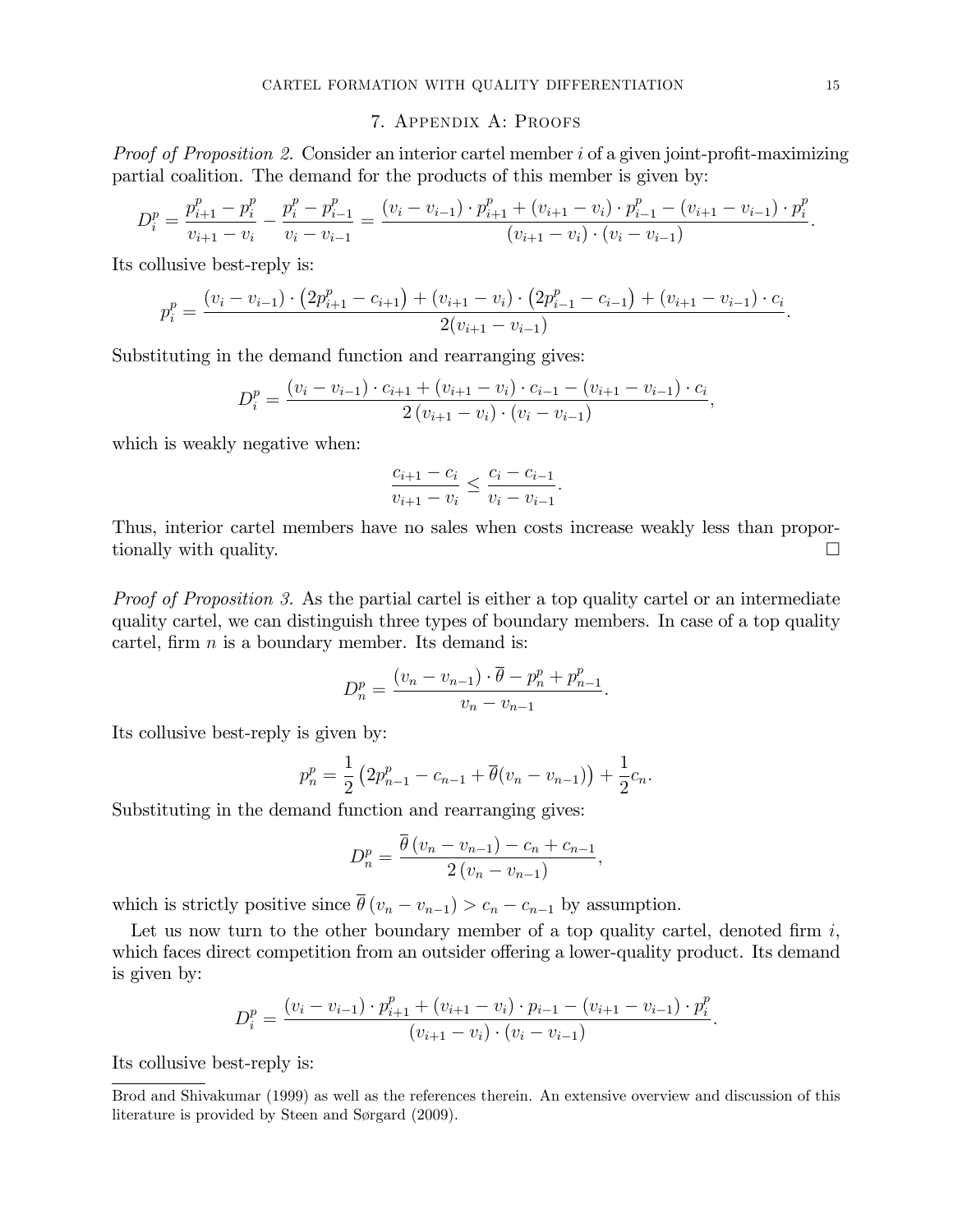$$
p_i^p = \frac{(v_i - v_{i-1}) \cdot (2p_{i+1}^p - c_{i+1}) + (v_{i+1} - v_i) \cdot p_{i-1} + (v_{i+1} - v_{i-1}) \cdot c_i}{2(v_{i+1} - v_{i-1})}.
$$

Substituting in its demand function and rearranging gives:

$$
D_i^p = \frac{(v_{i+1} - v_i) \cdot p_{i-1} + (v_i - v_{i-1}) \cdot c_{i+1} - (v_{i+1} - v_{i-1}) \cdot c_i}{2 (v_{i+1} - v_i) \cdot (v_i - v_{i-1})},
$$

which is strictly positive for  $c_i$  sufficiently small.

Finally, let us turn to an intermediate quality cartel. Notice that its lowest-quality member finds itself in a similar position as the lowest-quality member of a top quality cartel. Following the above computations, its demand is therefore strictly positive when its unit production costs are sufficiently small. It remains to be shown that the highest-quality member of this cartel, denoted firm  $j$ , also has strictly positive sales. Its demand is:

$$
D_j^p = \frac{(v_j - v_{j-1}) \cdot p_{j+1} + (v_{j+1} - v_j) \cdot p_{j-1}^p - (v_{j+1} - v_{j-1}) \cdot p_j^p}{(v_{j+1} - v_j) \cdot (v_j - v_{j-1})}.
$$

Its collusive best-reply is:

$$
p_j^p = \frac{(v_j - v_{j-1}) \cdot p_{j+1} + (v_{j+1} - v_j) \cdot (2p_{j-1}^p - c_{j-1}) + (v_{j+1} - v_{j-1}) \cdot c_j}{2(v_{j+1} - v_{j-1})}.
$$

Substituting in the demand function and rearranging gives:

$$
D_j^p = \frac{(v_j - v_{j-1}) \cdot p_{j+1} + (v_{j+1} - v_j) \cdot c_{j-1} - (v_{j+1} - v_{j-1}) \cdot c_j}{2 (v_{j+1} - v_j) \cdot (v_j - v_{j-1})},
$$

which is strictly positive for  $c_j$  sufficiently small.  $\Box$ 

Proof of Proposition 4. Following the proof of Proposition 2, demand of an interior cartel member is given by:

$$
D_i^p = \frac{(v_i - v_{i-1}) \cdot c_{i+1} + (v_{i+1} - v_i) \cdot c_{i-1} - (v_{i+1} - v_{i-1}) \cdot c_i}{2 (v_{i+1} - v_i) \cdot (v_i - v_{i-1})},
$$

which is strictly positive when:

$$
\frac{c_{i+1} - c_i}{v_{i+1} - v_i} > \frac{c_i - c_{i-1}}{v_i - v_{i-1}}.
$$

By the proof of Proposition 3, we know that firm  $n$  has strictly positive sales when taking part in a top quality cartel. It remains to be shown that the same holds for the other types of boundary members.

To begin, consider a boundary member that faces direct competition from an outsider o§ering a lower-quality product. Following the proof of Proposition 3, its demand is given by:

$$
D_i^p = \frac{(v_{i+1} - v_i) \cdot p_{i-1} + (v_i - v_{i-1}) \cdot c_{i+1} - (v_{i+1} - v_{i-1})c_i}{2(v_{i+1} - v_i) \cdot (v_i - v_{i-1})}
$$
  
= 
$$
\frac{(v_{i+1} - v_i) \cdot (p_{i-1} - c_{i-1}) + (v_{i+1} - v_i) \cdot c_{i-1} + (v_i - v_{i-1}) \cdot c_{i+1} - (v_{i+1} - v_{i-1}) \cdot c_i}{2(v_{i+1} - v_i) \cdot (v_i - v_{i-1})},
$$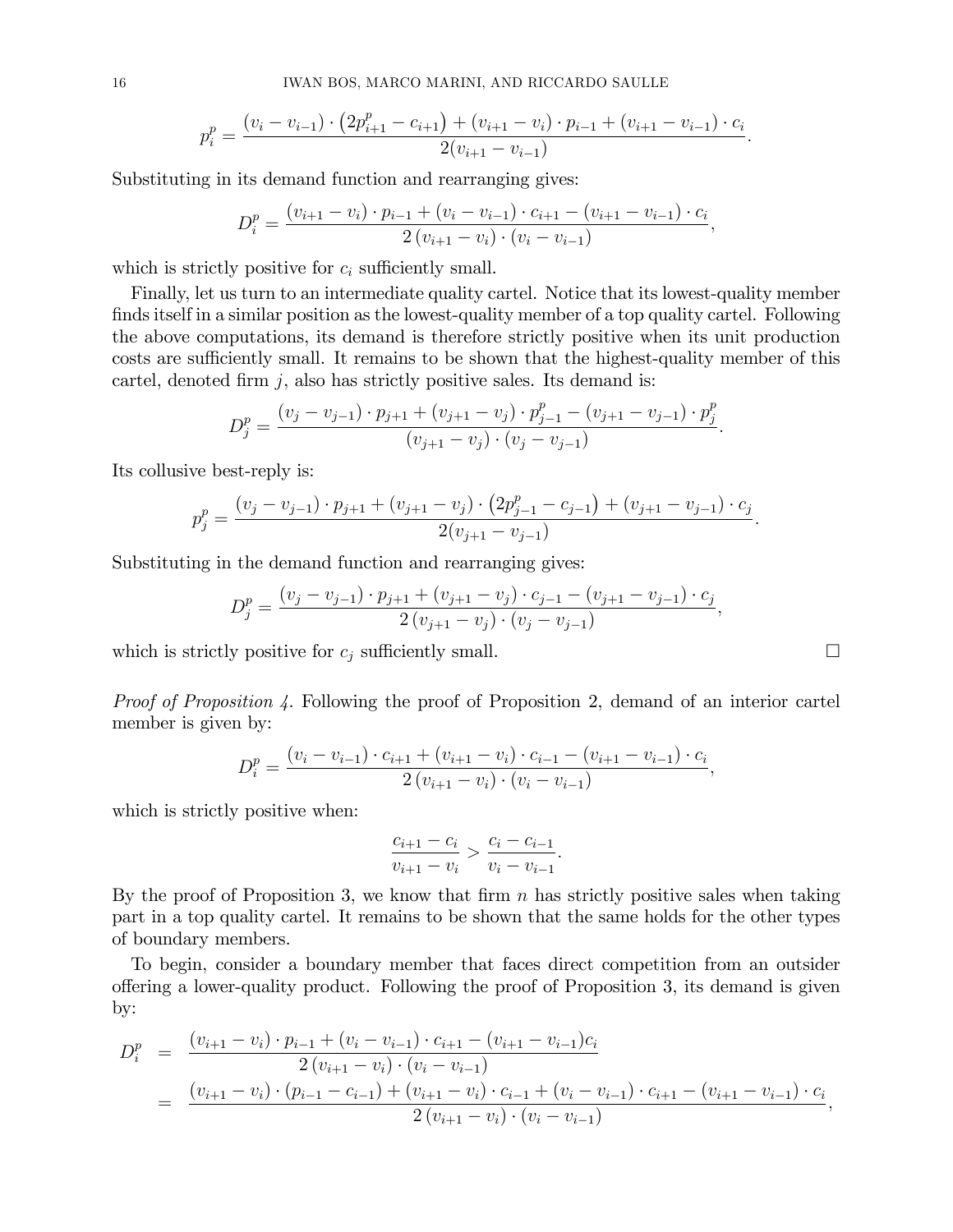which is strictly positive when:

$$
\frac{c_{i+1} - c_i}{v_{i+1} - v_i} > \frac{c_i - c_{i-1}}{v_i - v_{i-1}}.
$$

In that same proof, it was shown that the demand for the products of a boundary member facing direct competition from an outsider offering superior quality is given by:

$$
D_j^p = \frac{(v_j - v_{j-1}) \cdot p_{j+1} + (v_{j+1} - v_j) \cdot c_{j-1} - (v_{j+1} - v_{j-1}) \cdot c_j}{2(v_{j+1} - v_j) \cdot (v_j - v_{j-1})}
$$
  
= 
$$
\frac{(v_j - v_{j-1}) \cdot (p_{j+1} - c_{j+1}) + (v_j - v_{j-1}) \cdot c_{j+1} + (v_{j+1} - v_j) \cdot c_{j-1} - (v_{j+1} - v_{j-1}) \cdot c_j}{2(v_{j+1} - v_j) \cdot (v_j - v_{j-1})},
$$

which is strictly positive when:

$$
\frac{c_{j+1} - c_j}{v_{j+1} - v_j} > \frac{c_j - c_{j-1}}{v_j - v_{j-1}}.
$$

Finally, in case of a bottom quality cartel, there is a boundary member not facing direct competition from an outsider (firm 1). Its demand is given by:

$$
D_1^p = \frac{p_2^p - p_1^p}{v_2 - v_1} - \frac{p_1^p}{v_1}.
$$

Its collusive best-reply is:

$$
p_1^p = \frac{v_1}{2v_2} \cdot (2p_2^p - c_2) + \frac{1}{2}c_1.
$$

Substituting in its demand function and rearranging gives:

$$
D_1^p = \frac{v_1 c_2 - v_2 c_1}{2v_1 (v_2 - v_1)},
$$

which is strictly positive when:

$$
\frac{c_2}{c_1} > \frac{v_2}{v_1}.
$$

We thus conclude that for some given partial cartel, all members have strictly positive sales when costs increase more than proportionally with quality.  $\Box$ 

*Proof of Proposition 5.* By assumption,  $|c_j - c_i| = c$  for any pair of adjacent firms  $i, j \in$  $N, i \neq j$  and  $c_1 = c$ . Following Corollary 1, the profit-maximizing cartel contract in this case stipulates  $D_n^c > 0$  and  $D_i^c = 0$ , for all  $i \neq n$ . Therefore, total collusive profits are given by

$$
\Pi_N^{(\{N\})} = \Pi_n^c = \frac{n \cdot (\overline{\theta}d - c)^2}{4d}.
$$

Using (5.1) and propositions 2 and 3, the individual stability condition (5.2) can then be written as

(7.1) 
$$
\frac{n \cdot (\overline{\theta}d - c)^2}{4d} \geq \sum_{i=1}^{n-1} \frac{2(i)^2 \cdot (\overline{\theta}d - c)^2}{(6(i) + 1)^2 d} + \frac{4n^2 \cdot (\overline{\theta}d - c)^2}{(3n + 1)^2 d}.
$$

Rearranging gives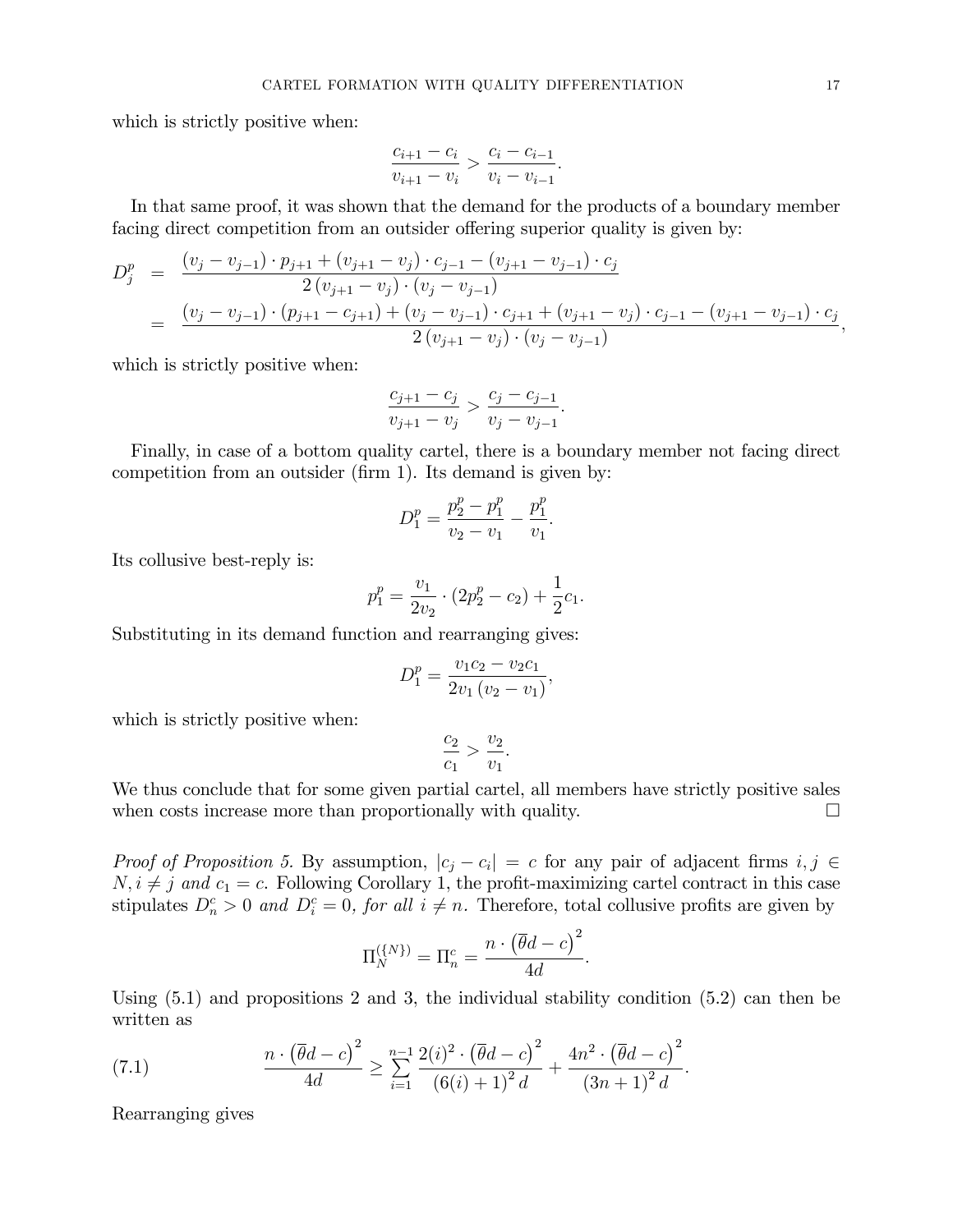$$
1 \ge \sum_{i=1}^{n-1} \frac{8(i)^2}{\left(6(i) + 1\right)^2 n} + \frac{16n}{\left(3n + 1\right)^2},
$$

which holds for  $n \geq 2$ . Thus, there exists a sharing rule,  $\sigma_N = {\{\sigma_i\}}_{i \in N}$ , for which the all-inclusive cartel is individually stable. all-inclusive cartel is individually stable.

Proof of Proposition 6. Note that a coalition structure exclusively consisting of singletons is trivially individually stable and that there exists a sharing rule for which the grand coalition is individually stable (Proposition 5). Furthermore, it can be easily verified that any partial cartel comprising two firms is individually stable when it faces competition from a fringe of independent outsiders since deviating would result in the 'competitive' Nash outcome.

Given that  $n = 4$ , this leaves three coalition structures that we now discuss in turn.

To begin, consider the bottom cartel comprising three firms. Joint profits are given by:

$$
\Pi_{123}^{(\{123\},\{4\})} = (p_1^p - c) \left[ \frac{p_2^p - 2p_1^p}{d} \right] + (p_2^p - 2c) \left[ \frac{p_3^p + p_1^p - 2p_2^p}{d} \right] + (p_3^p - 3c) \left[ \frac{p_4 + p_2^p - 2p_3^p}{d} \right].
$$

Using the first-order conditions, this yields the following best-responses:

$$
p_1^p = \frac{1}{2}p_2^p,
$$
  
\n
$$
p_2^p = \frac{1}{2}p_1^p + \frac{1}{2}p_3^p,
$$
  
\n
$$
p_3^p = \frac{1}{2}p_2^p + \frac{1}{4}p_4 + c,
$$
  
\n
$$
p_4 = \frac{1}{2}p_3^p + \frac{1}{2}\overline{\theta}d + 2c.
$$

Combining gives the optimal prices:

$$
p_1^p = \frac{\theta d + 12c}{13},
$$
  
\n
$$
p_2^p = \frac{2\overline{\theta}d + 24c}{13},
$$
  
\n
$$
p_3^p = \frac{3\overline{\theta}d + 36c}{13},
$$
  
\n
$$
p_4 = \frac{8\overline{\theta}d + 44c}{13}.
$$

Substituting in the cartel's objective function gives:

$$
\Pi_{123}^{(\{123\},\{4\})} = \frac{12(\overline{\theta}d - c)^2}{169d}.
$$

The optimal deviating profit of each member  $(\Pi_i^d)$  of this cartel under the aggregative rule is, respectively, given by: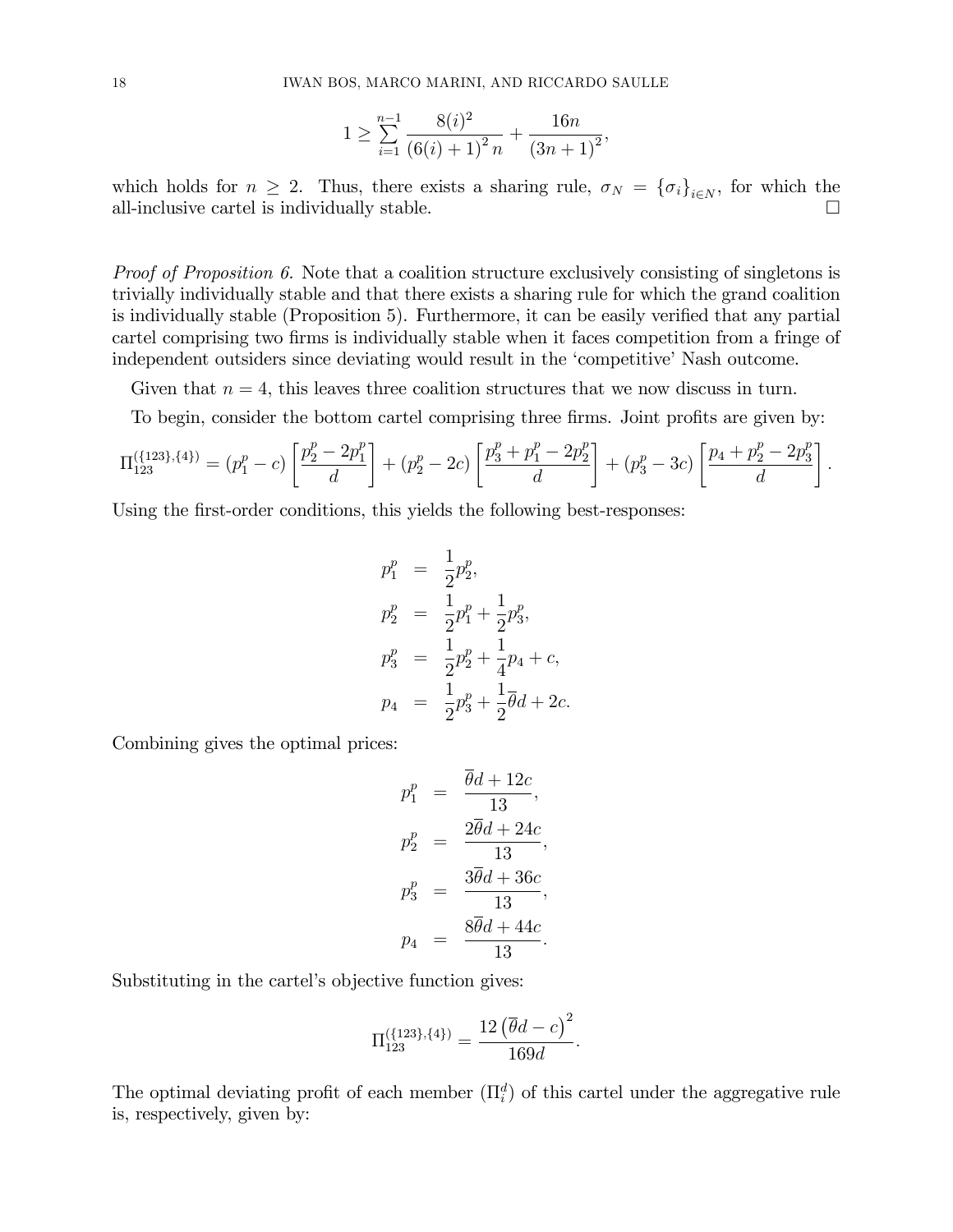$$
\Pi_1^d \equiv \Pi_1^{(\{1\},\{23\},\{4\})} = \frac{8(\bar{\theta}d-c)^2}{5329d}, \n\Pi_2^d \equiv \Pi_2^{(\{1\},\{2\},\{3\},\{4\})} = \frac{32(\bar{\theta}d-c)^2}{9409d}, \n\Pi_3^d \equiv \Pi_3^{(\{12\},\{3\},\{4\})} = \frac{72(\bar{\theta}d-c)^2}{1444d}.
$$

Individual stability therefore requires:

$$
\frac{12\left(\overline{\theta}d-c\right)^{2}}{169d} \ge \frac{8\left(\overline{\theta}d-c\right)^{2}}{5329d} + \frac{32\left(\overline{\theta}d-c\right)^{2}}{9409d} + \frac{72\left(\overline{\theta}d-c\right)^{2}}{1444d},
$$

which holds. Hence, there exists a sharing rule for which the bottom quality cartel comprising three firms is individually stable.

Next, let us consider the top quality cartel comprising three firms. In this case, joint profits are:

$$
\Pi_{234}^{(\{1\},\{234\})} = (p_2^p - 2c) \left[ \frac{p_1 + p_3^p - 2p_2^p}{d} \right] + (p_3^p - 3c) \left[ \frac{p_2^p + p_4^p - 2p_3^p}{d} \right] + (p_4^p - 4c) \left[ \frac{\overline{\theta}d - p_4^p + p_3^p}{d} \right].
$$

Using the first-order conditions and combining gives the optimal prices:

$$
p_1 = \frac{2\theta d + 12c}{14},
$$
  
\n
$$
p_2^p = \frac{8\overline{\theta}d + 20c}{14},
$$
  
\n
$$
p_3^p = \frac{15\overline{\theta}d + 27c}{14},
$$
  
\n
$$
p_4^p = \frac{22\overline{\theta}d + 34c}{14}.
$$

Substituting in the cartel's objective function gives:

$$
\Pi_{234}^{(\{1\},\{234\})} = \frac{162(\overline{\theta}d - c)^2}{196d}.
$$

The optimal deviating profit of each member  $(\Pi_i^d)$  from this cartel is, respectively, given by:

$$
\Pi_2^d \equiv \Pi_2^{(\{1\},\{2\},\{34\})} = \frac{32(\bar{\theta}d-c)^2}{676d}, \n\Pi_3^d \equiv \Pi_3^{(\{1\},\{2\},\{3\},\{4\})} = \frac{450(\bar{\theta}d-c)^2}{9409d}, \n\Pi_4^d \equiv \Pi_4^{(\{1\},\{23\},\{4\})} = \frac{1936(\bar{\theta}d-c)^2}{5329d}.
$$

Individual stability therefore requires:

$$
\frac{162\left(\overline{\theta}d-c\right)^2}{196d} \ge \frac{32\left(\overline{\theta}d-c\right)^2}{676d} + \frac{450\left(\overline{\theta}d-c\right)^2}{9409d} + \frac{1936\left(\overline{\theta}d-c\right)^2}{5329d},
$$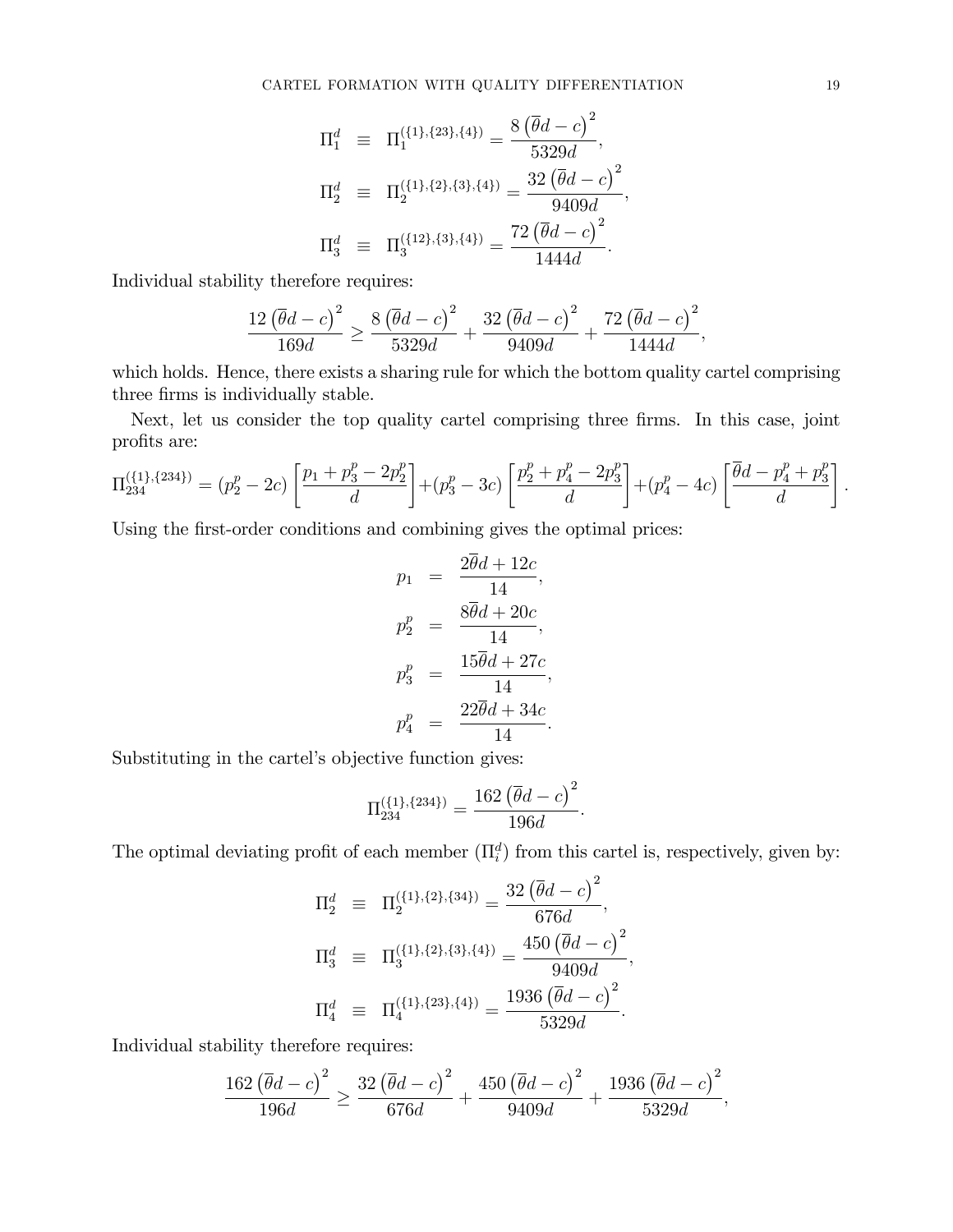which holds. Hence, there exists a sharing rule for which the top quality cartel comprising three firms is individually stable.

Finally, let us consider the possibility that firms 1 and 2 and firms 3 and 4 collude. In this case, joint profits are, respectively, given by:

$$
\Pi_{12}^{(\{12\},\{34\})} = (p_1^p - c) \left[ \frac{p_2^p - 2p_1^p}{d} \right] + (p_2^p - 2c) \left[ \frac{p_3^p + p_1^p - 2p_2^p}{d} \right],
$$
  
\n
$$
\Pi_{34}^{(\{12\},\{34\})} = (p_3^p - 3c) \left[ \frac{p_2^p + p_4^p - 2p_3^p}{d} \right] + (p_4^p - 4c) \left[ \frac{\overline{\theta}d - p_4^p + p_3^p}{d} \right].
$$

As before, using the first-order conditions and combining gives the optimal prices:

$$
p_1^p = \frac{\overline{\theta}d + 9c}{10},
$$
  
\n
$$
p_2^p = \frac{2\overline{\theta}d + 18c}{10},
$$
  
\n
$$
p_3^p = \frac{6\overline{\theta}d + 24c}{10},
$$
  
\n
$$
p_4^p = \frac{11\overline{\theta}d + 29c}{10}.
$$

Substituting in the objective functions gives:

$$
\Pi_{12}^{(\{12\},\{34\})} = \frac{6(\bar{\theta}d-c)^2}{100d}, \n\Pi_{34}^{(\{12\},\{34\})} = \frac{61(\bar{\theta}d-c)^2}{100d}.
$$

The optimal deviating profit of each member  $(\Pi_i^d)$  is, respectively, given by:

$$
\Pi_1^d \equiv \Pi_1^{\{\{1\},\{2\},\{34\}\}} = \frac{2(\overline{\theta}d - c)^2}{676d},
$$
  
\n
$$
\Pi_2^d \equiv \Pi_2^{\{\{1\},\{2\},\{34\}\}} = \frac{32(\overline{\theta}d - c)^2}{676d},
$$
  
\n
$$
\Pi_3^d \equiv \Pi_3^{\{\{12\},\{3\},\{4\}\}} = \frac{72(\overline{\theta}d - c)^2}{1444d},
$$
  
\n
$$
\Pi_4^d \equiv \Pi_4^{\{\{12\},\{3\},\{4\}\}} = \frac{484(\overline{\theta}d - c)^2}{1444d}.
$$

Individual stability of both coalitions therefore requires:

$$
\frac{6(\overline{\theta}d-c)^2}{100d} \ge \frac{2(\overline{\theta}d-c)^2}{676d} + \frac{32(\overline{\theta}d-c)^2}{676d}, \text{ and}
$$
  

$$
\frac{61(\overline{\theta}d-c)^2}{100d} \ge \frac{72(\overline{\theta}d-c)^2}{1444d} + \frac{484(\overline{\theta}d-c)^2}{1444d},
$$

which holds. We conclude that for each coalition structure there exists a sharing rule for which it is individually stable.  $\Box$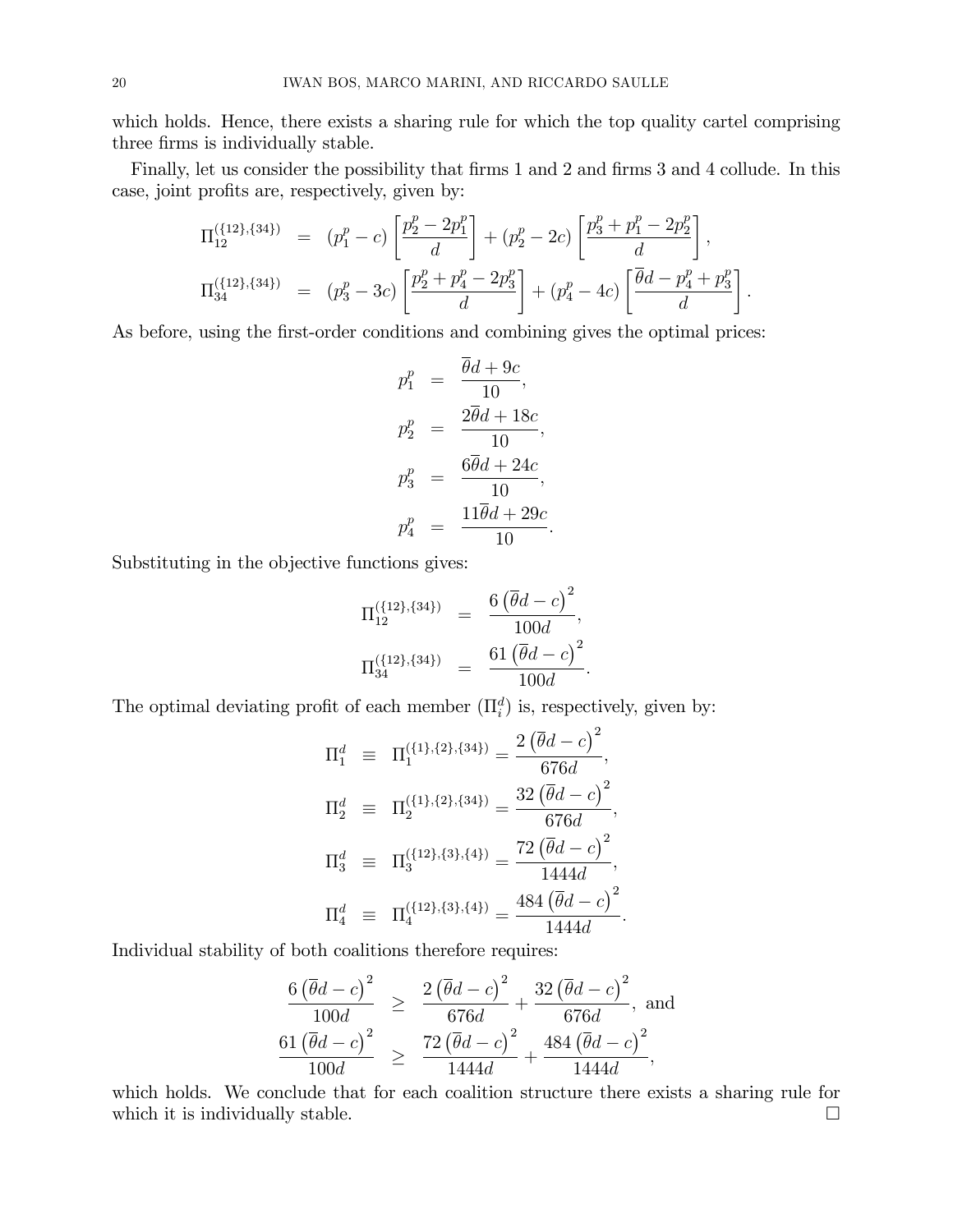Proof of Proposition 7. Let us start by showing that there exists an allocation rule for which the all-inclusive cartel is coalitionally stable. Towards that end, consider a sharing rule,  $\sigma_N = (\sigma_1, \sigma_2, ..., \sigma_n)$ , which assigns the following share of the full collusive payoff  $\Pi_N^{(\{N\})}$  to every firm  $i \in N$ :

(7.2) 
$$
\widetilde{\sigma}_i = \frac{\Pi_i^{\{\{i\},\{N\}\}}}{\sum_{i\in N} \Pi_i^{\{\{i\},\{N\}\}}}
$$

Thus, each firm is allocated a share proportional to its deviating profits, which results in the following profit allocation:

(7.3) 
$$
a_N = \left(\widetilde{\sigma}_1 \Pi_N^{\{\{N\}\}}, \widetilde{\sigma}_i \Pi_N^{\{\{N\}\}}, ..., \widetilde{\sigma}_n \Pi_N^{\{\{N\}\}}\right).
$$

As a first observation, note that, by construction, it holds that

$$
\widetilde{\sigma}_i \Pi_N^{(\{N\})} \ge \widetilde{\sigma}_i \sum_{i \in N} \Pi_i^{(\{i\}, \{N \setminus i\})} = \Pi_i^{(\{i\}, \{N \setminus i\})}, \forall i \in N,
$$

so that the proposal  $\rho_i = (\{N\}, \sigma_N)$  is robust to *individual deviations*.

Next, let us consider the possibility of coalitional deviations. To begin, consider a deviating bottom quality cartel  $S_B \subset N$ . Under the aggregative rule, such a deviation would lead to the coalition structure  $C = (\{S_B\}, \{N\setminus S_B\})$ . Since  $|c_i - c_i| = c$  for any pair of adjacent firms  $i, j \in N, i \neq j$  and  $c_1 = c$  by assumption, we know by the proof of Proposition 3 that only the boundary variants  $v_b$ ,  $v_{b+1}$  and  $v_n$  remain on sale ( $v_b$  from  $S_B$  and  $v_{b+1}$  and  $v_n$  from  $N\setminus S_B$ ). Specifically,  $v_b$  is the highest quality variant offered by the bottom quality cartel. Its profits are then given by:

(7.4) 
$$
\Pi_{S_B}^{(\{S_B\}, \{N\setminus S_B\})} = \Pi_{b=\max\{i\}_{i\in S_B}}^{(\{S_B\}, \{N\setminus S_B\})} = \frac{(\overline{\theta}d-c)^2 b (b+1)}{(3b+4)^2 d}.
$$

Notice that b also denotes the cardinality of the bottom cartel  $S_B$ , *i.e.*,  $|S_B| = b$ . Hence, following the sharing rule  $(7.2)$  and the associated profit allocation  $(7.3)$ , the inequality

(7.5) 
$$
\sum_{i \in S_B} \widetilde{\sigma}_i \Pi^{\{\{N\}\}} \ge \Pi_{S_B}^{(\{\{S_B\}, \{N \setminus S_B\})\}}
$$

can be written as

$$
\frac{\sum_{i=1}^{b} \frac{2^{(i)}(\overline{\theta}d-c)^{2}}{(6(i)+1)^{2}d}}{\sum_{i=1}^{n-1} \frac{2^{(i)}(\overline{\theta}d-c)^{2}}{(6(i)+1)^{2}d} + \frac{4(\overline{\theta}d-c)^{2}n^{2}}{(3n+1)^{2}d}} \geq \frac{(\overline{\theta}d-c)^{2}b(b+1)}{(3b+4)^{2}d},
$$

or

(7.6) 
$$
\frac{\sum_{i=1}^{b} \frac{2(i)^2}{(6(i)+1)^2}}{\sum_{i=1}^{n-1} \frac{2(i)^2}{(6(i)+1)^2} + \frac{4n^2}{(3n+1)^2}} \frac{n}{4} \ge \frac{b(b+1)}{(3b+4)^2},
$$

b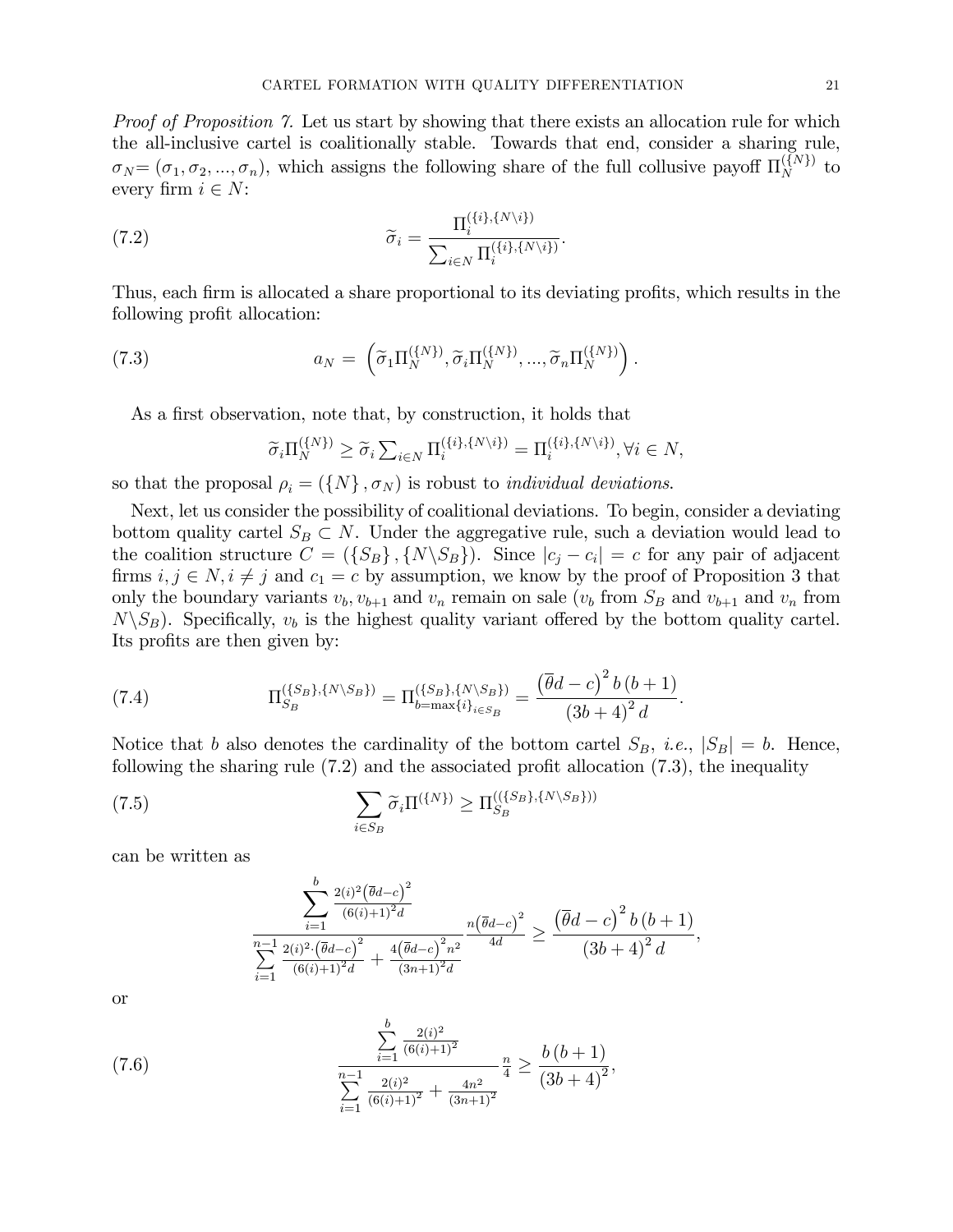which holds for any  $n \geq 2$  and  $b = 2, \ldots n - 1$ . Therefore, if (7.6) is satisfied, then a *bottom* quality cartel  $S_B$  cannot profitably defects from the all-inclusive cartel when sharing rule  $(7.2)$  is used to distribute the grand coalition payoff.

Let us now turn to a potentially deviating top quality cartel  $S_T \subset N$ , which under the aggregative rule would lead to a coalition structure  $C = (\{S_T\}, \{N \setminus S_T\})$ . By the proof of Proposition 3, only three variants remain on sale in this case; variant  $v_{b-1}$  from  $N\backslash S_T$  and variants  $v_b$  and  $v_n$  from  $S_T$ . Here, b denotes the lowest quality firm in  $S_T$ . Profits of cartel  $S_T$  are then given by:

$$
\Pi_{S_T}^{(\{S_T\}, \{N \setminus S_T\})} = \Pi_{b=\min\{i\}_{i \in S_T}} + \Pi_n =
$$
\n
$$
\frac{(\overline{\theta}d - c)^2 (b - 1) b}{(3b + 1)^2 d} + \frac{1}{4} \frac{(\overline{\theta}d - c)^2 (3b + n + 3bn - 3b^2)}{(3b + 1) d}.
$$

In this case, the inequality

(7.7) 
$$
\sum_{i \in S_T} \widetilde{\sigma}_i \Pi^{\{\{N\}\}} \ge \Pi_{S_T}^{\{\{S_T\},\{N\setminus S_T\}\}}
$$

can be written as

$$
\frac{\sum_{i=b}^{n-1} \frac{2(i)^2 (\overline{\theta}d-c)^2}{(6(i)+1)^2 d} + \frac{4(\overline{\theta}d-c)^2 n^2}{(3n+1)^2 d}}{\sum_{i=1}^{n-1} \frac{2(i)^2 (\overline{\theta}d-c)^2}{(6(i)+1)^2 d} + \frac{4(\overline{\theta}d-c)^2 n^2}{(3n+1)^2 d}} \ge \frac{(\overline{\theta}d-c)^2 b (b-1)}{(3b+1)^2 d} + \frac{1}{(3b+1)^2 d}.
$$
\n
$$
\frac{1}{4} \frac{(3b+n+3bn-3b^2) (\overline{\theta}d-c)^2}{(3b+1) d},
$$

which reduces to

$$
\sum_{i=b}^{n-1} \frac{2^{i2}}{(6(i)+1)^2} + \frac{4n^2}{(3n+1)^2} \frac{n}{4} \ge \frac{b(b-1)}{(3b+1)^2} + \frac{1}{4} \frac{(3b+n+3bn-3b^2)}{(3b+1)},
$$
  

$$
\sum_{i=1}^{n-1} \frac{2^{i2}}{(6(i)+1)^2} + \frac{4n^2}{(3n+1)^2} \frac{1}{(3b+1)^2} + \frac{1}{4} \frac{(3b+n+3bn-3b^2)}{(3b+1)},
$$

which holds for any  $n \geq 2$  and  $b = 2,...n - 1$ . Thus, a top quality cartel  $S_T$  never profitably defects from the grand coalition when sharing rule (7.2) is used to distribute the all-inclusive cartel profit.

Finally, should an *intermediate quality cartel*  $S_I \subset N$  leave the grand coalition, the following coalition structure would arise under the aggregative rule:  $C = (\{S_B\}, \{S_I\}, \{S_T\}).$ In this case, and following the proof of Proposition 3, at most five variants would remain on sale:  $v_{b-1}$  from  $S_B$ ,  $v_b$  and  $v_t$  from  $S_I$ , and  $v_{t+1}$  and  $v_n$  from  $S_T$ , where b and t denote the bottom and top quality firm in the intermediate cartel  $S_I$ , respectively. The payoff obtained by an intermediate cartel is then given by: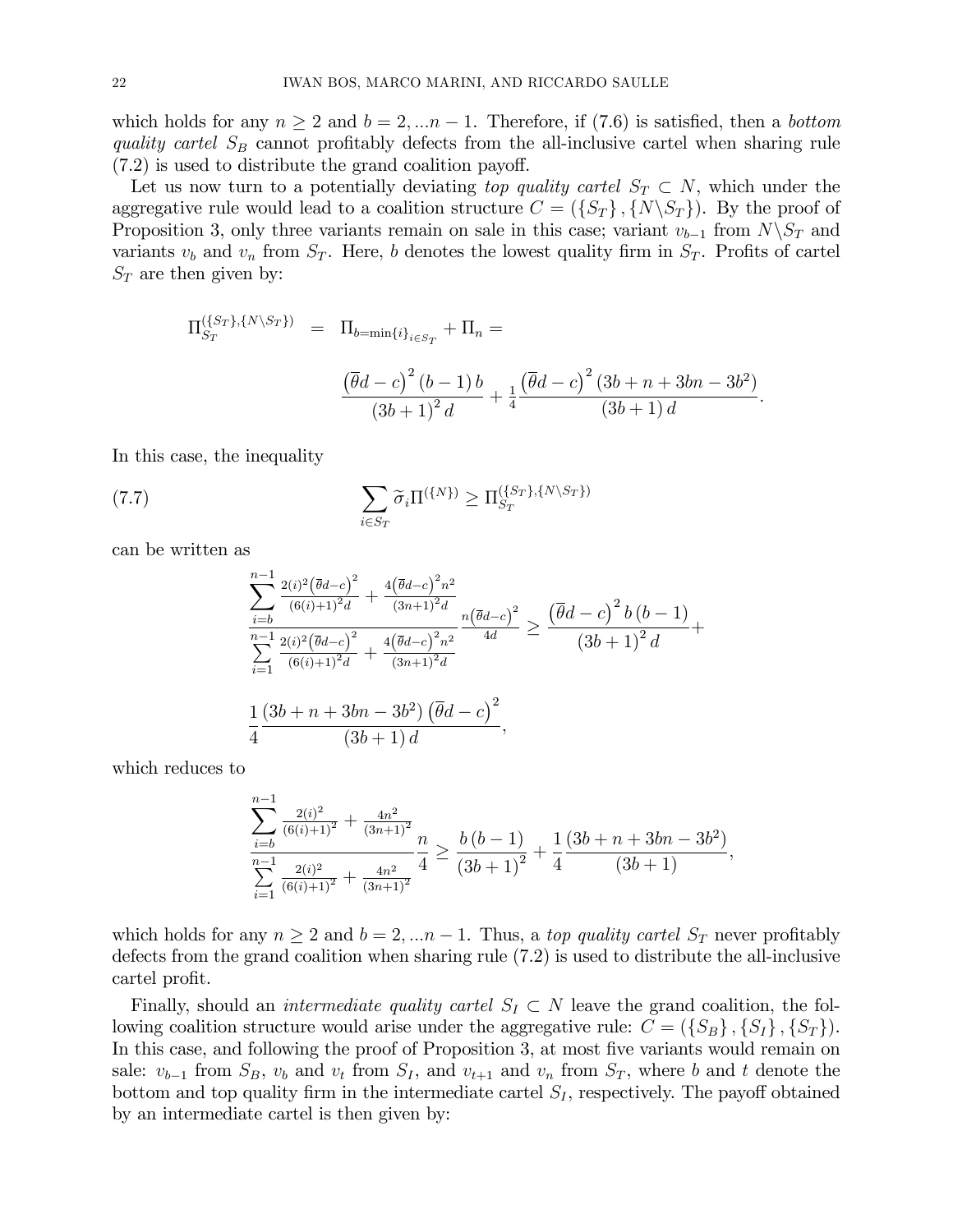$$
\Pi_{S_I}^{(\{S_B\}, \{S_I\}, \{S_T\})} = \Pi_{b=\min\{i\}_{i \in S_I}} + \Pi_{t=\max\{i\}_{i \in S_I}} =
$$
\n
$$
\frac{4b(b-1) (d\overline{\theta} - c)^2 d}{(9b^2 - 4 - 21b - 3t - 9bt)^2} +
$$
\n
$$
\frac{(3b^2 - 1 - 6b - t - 3bt) (3b^2 - 3b - t - 3bt) (d\overline{\theta} - c)^2 d}{(9b^2 - 4 - 21b - 3t - 9bt)^2}.
$$

As a result, the inequality

(7.8) 
$$
\sum_{i \in S_I} \widetilde{\sigma}_i \Pi_N^{\{\{N\}\}} \ge \Pi_{S_I}^{\{\{S_I\},\{N\setminus S_I\}\}}
$$

can be written as

$$
\frac{\sum_{i=b}^{t} \frac{2(i)^2 (\overline{\theta}d-c)^2}{(6(i)+1)^2 d}}{\sum_{i=1}^{n-1} \frac{2(i)^2 (\overline{\theta}d-c)^2}{(6(i)+1)^2 d} + \frac{4(\overline{\theta}d-c)^2 n^2}{(3n+1)^2 d}} \frac{n (\overline{\theta}d-c)^2}{4d} \ge \frac{4b (b-1) (\overline{\theta}d-c)^2 d}{(9b^2 - 4 - 21b - 3t - 9bt)^2} +
$$

$$
\frac{(3b^2 - 1 - 6b - t - 3bt) (3b^2 - 3b - t - 3bt) (\overline{\theta}d - c)^2 d}{(9b^2 - 4 - 21b - 3t - 9bt)^2},
$$

which reduces to

$$
\frac{\sum_{i=b}^{t} \frac{2(i)^2}{(6(i)+1)^2}}{\sum_{i=1}^{n-1} \frac{2(i)^2}{(6(i)+1)^2} + \frac{4n^2}{(3n+1)^2}} \frac{n}{4} \ge \frac{4b(b-1)}{(9b^2 - 4 - 21b - 3t - 9bt)^2} + \frac{(3b^2 - 1 - 6b - t - 3bt)(3b^2 - 3b - t - 3bt)}{(9b^2 - 4 - 21b - 3t - 9bt)^2},
$$

which holds for any  $n \geq 2$ ,  $b = 2, \ldots n-2$  and  $t = 3, \ldots, n-1$ , with  $t > b$ . We conclude that there exists a sharing rule for which the all-inclusive cartel is coalitionally stable.

To see that this is the only coalitionally stable coalition structure, notice that by the property of the sharing rule,  $\sum_{S_k \in C} \widetilde{\sigma}_{S_k} = 1$ , the inequality

(7.9) 
$$
\Pi_N^{(\{N\})} \ge \sum_{S_k \in C'} \Pi_{S_k}^{C'},
$$

necessarily holds, where  $C' \in \mathcal{C}^{A}(N)$  indicates the subset of all feasible coalition structures that arise under the aggregative rule resulting from a cartel (or individual firm) leaving the grand coalition. Since every cartel benefits when rivals form coarser coalitions (due to the presence of positive coalition externalities), however, condition (7.9) implies that the industry-wide cartel generates more profits than the combined profits of all firms organized in any other possible coalition structure  $C \in \mathcal{C}(N)$ , *i.e.*,

(7.10) 
$$
\Pi_N^{(\{N\})} \ge \sum_{S_k \in C} \Pi_{S_k}^C.
$$

As the expressions  $(5.2)$ ,  $(7.5)$ ,  $(7.7)$  and  $(7.8)$  are all satisfied with strict inequality, this extends to conditions  $(7.9)$  and  $(7.10)$ . Every coalition structure different from the grand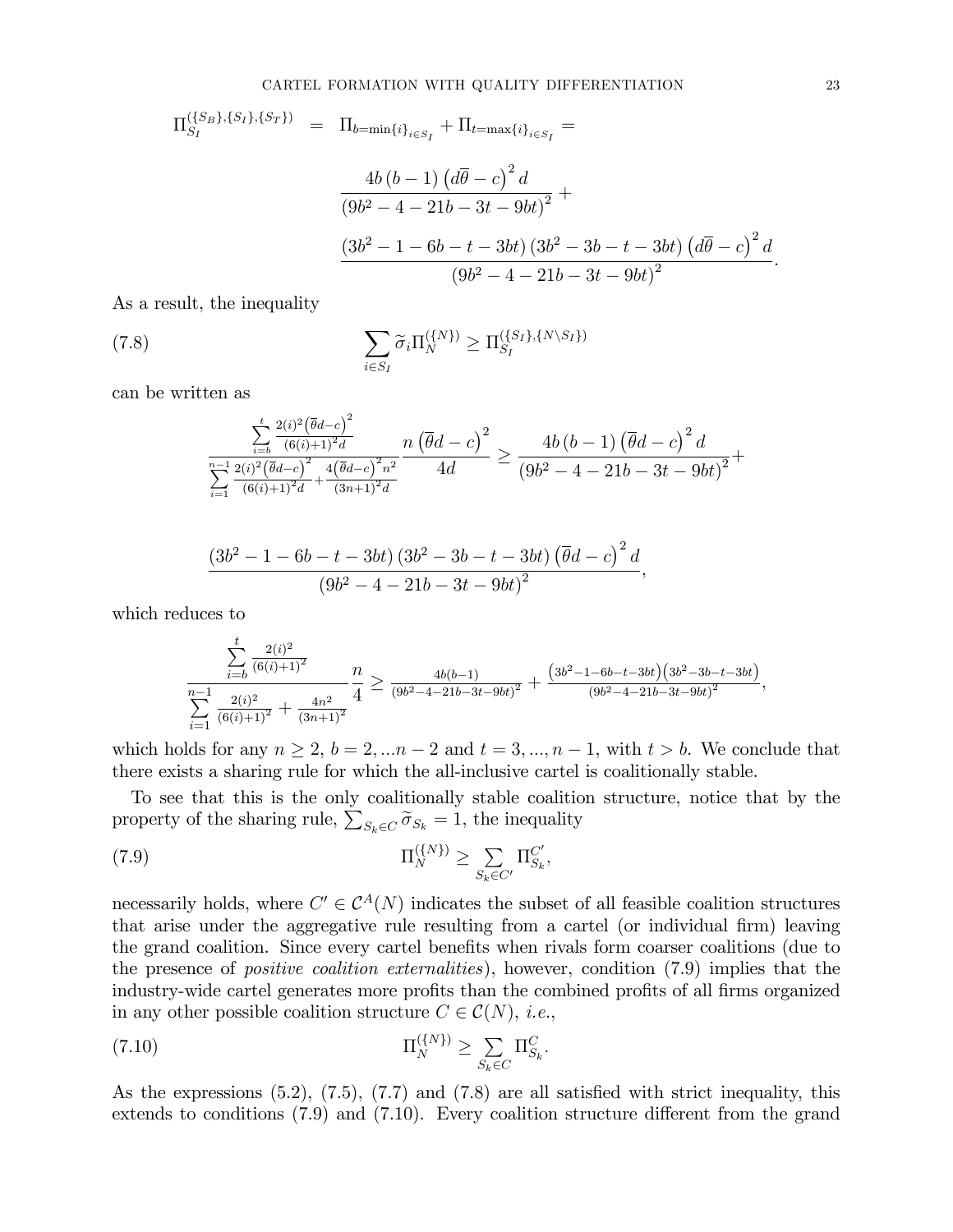coalition can therefore be objected by all firms together as they can form the more profitable all-inclusive cartel instead.  $\Box$ 

#### 8. Appendix B: Simulations

Propositions 5-7 have been derived under the assumption that costs increase proportionally with quality. In this appendix, we will examine individual and coalitional stability under the aggregative rule when costs are increasing more or less than proportionally. Towards that end, we present some numerical simulations assuming full collusion and  $n = 4$ . We further assume:

$$
v_1 = d, v_2 = 2d, v_3 = 3d, v_4 = 4d
$$
  

$$
c_1 = d^{\frac{1}{a}}, c_2 = (2d)^{\frac{1}{a}}, c_3 = (3d)^{\frac{1}{a}}, c_4 = (4d)^{\frac{1}{a}}.
$$

Notice that costs increase less (more) than proportionally with quality when  $a > 1$  ( $0 < a <$ ) 1).

8.1. Individual Stability. Using (5.1), the aggregative rule yields the following individual firms' deviating payoffs when costs increase less than proportionally with quality (*i.e.*,  $a >$ 1):

$$
\Pi_1^{(\{1\},\{234\})} = \frac{2(\bar{\theta}d - 3d^{\frac{1}{\alpha}} + (2d)^{\frac{1}{\alpha}})^2}{49d}, \n\Pi_2^{(\{1\},\{2\},\{34\})} = \frac{2(2\bar{\theta}d + 2d^{\frac{1}{\alpha}} - 5(2d)^{\frac{1}{\alpha}} + 2(3d)^{\frac{1}{\alpha}})^2}{169d}, \n\Pi_3^{(\{12\},\{3\},\{4\})} = \frac{2(3\bar{\theta}d + 3(2d)^{\frac{1}{\alpha}} - 7(3d)^{\frac{1}{\alpha}} + 3(4d)^{\frac{1}{\alpha}})^2}{361d}, \n\Pi_4^{(\{123\},\{4\})} = \frac{(\overline{8\bar{\theta}d} + 4(3d)^{\frac{1}{\alpha}} - 5(4d)^{\frac{1}{\alpha}})^2}{169d}.
$$

By Corollary 1, the all-inclusive cartel only sells its top quality variant when  $a \geq 1$  with corresponding profits:

$$
\Pi_N^{(\{1234\})} = \frac{1}{4} \left( \overline{\theta} v_4 - c_4 \right) \left( \overline{\theta} - \frac{c_4 - c_3}{v_4 - v_3} \right) = \frac{\left( \overline{\theta} d + (3d)^{\frac{1}{\alpha}} - (4d)^{\frac{1}{\alpha}} \right) \left( 4\overline{\theta} d - (4d)^{\frac{1}{\alpha}} \right)}{4d}.
$$

In this case, the individual stability condition  $(5.2)$  can be written as:

$$
\frac{\left(\overline{\theta}d + (3d)^{\frac{1}{a}} - (4d)^{\frac{1}{a}}\right)\left(4\overline{\theta}d - (4d)^{\frac{1}{a}}\right)}{4d} \geq \frac{2\left(\overline{\theta}d - 3d^{\frac{1}{a}} + 2^{\frac{1}{a}}d^{\frac{1}{a}}\right)^{2}}{49d} + \frac{2\left(2\overline{\theta}d + 2d^{\frac{1}{a}} - 5(2d)^{\frac{1}{a}} + 2(3d)^{\frac{1}{a}}\right)^{2}}{169d} + \frac{2\left(3\overline{\theta}d + 3\cdot2^{\frac{1}{a}}d^{\frac{1}{a}} + 3\cdot2^{\frac{1}{a}}d^{\frac{1}{a}} - 7\cdot3^{\frac{1}{a}}d^{\frac{1}{a}}\right)^{2}}{361d} + \frac{\left(8\overline{\theta}d + 4(3d)^{\frac{1}{a}} - 5(4d)^{\frac{1}{a}}\right)^{2}}{169d}.
$$

Figure 1 below compares the grand coalition payoff (solid red line) with the sum of deviating firms' payoffs (dashed black line). Note that when  $\alpha$  increases, the difference in profits increases. This difference is depicted in Figure 2.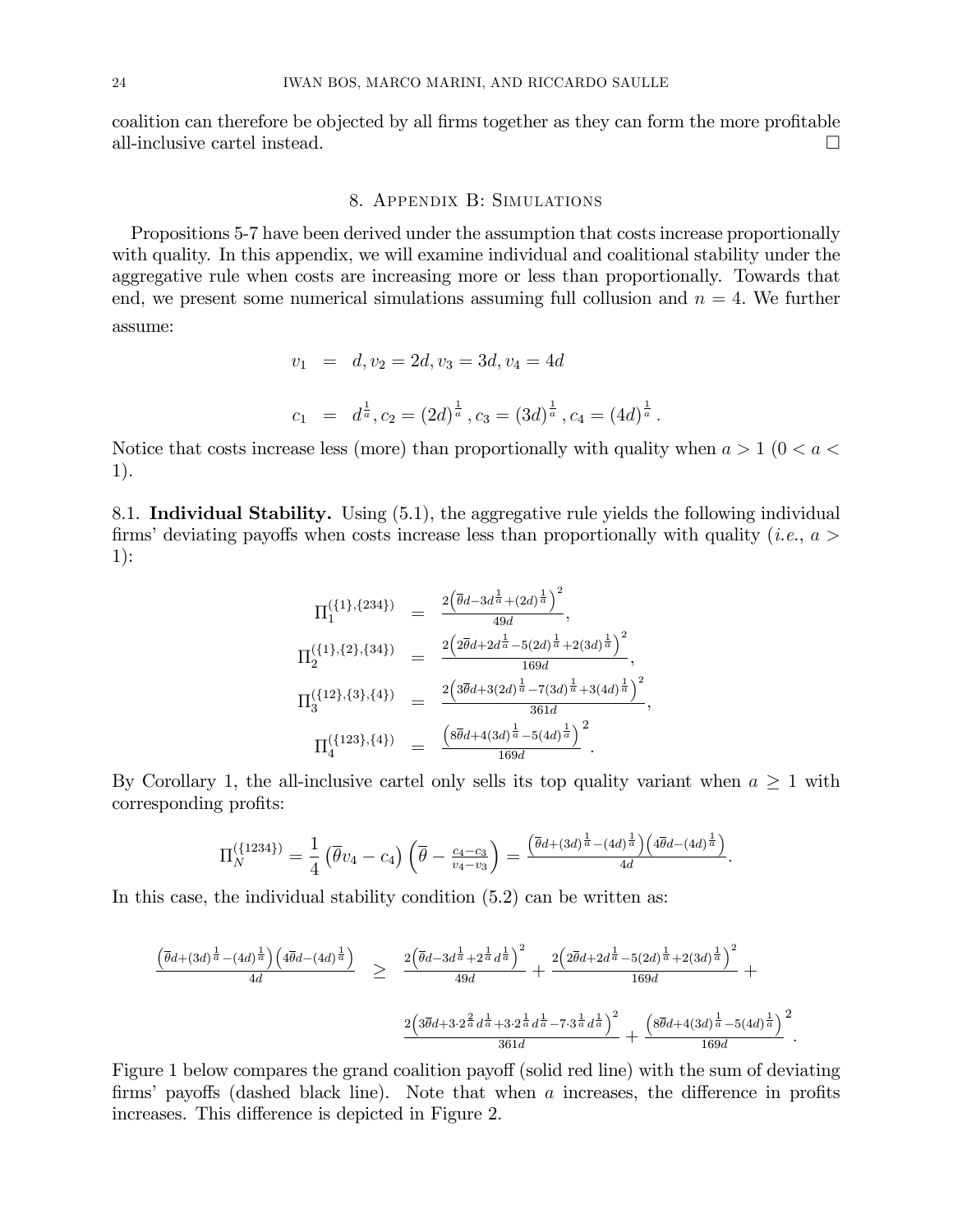

Figure 1 - All-inclusive cartel profit (red line) and sum of all deviating firms' profits (black line) for  $a \in [1, 5]$ .



Figure 2 - Difference between the all-inclusive cartel profit and the sum of all deviating firms' profits for  $a \in [1, 5]$ .

Instead, if costs increase *more* than proportionally with quality (*i.e.*,  $0 < a < 1$ ), then all variants remain on sale (Corollary 1). In this case, full collusive profits are given by:

$$
\Pi_{N}^{(\{1234\})} = \frac{1}{4} (\bar{\theta}v_{1} - c_{1}) \left( \frac{c_{2}-c_{1}}{v_{2}-v_{1}} - \frac{c_{1}}{v_{1}} \right) + \frac{1}{4} (\bar{\theta}v_{2} - c_{2}) \left( \frac{c_{3}-c_{2}}{v_{3}-v_{2}} - \frac{c_{2}-c_{1}}{v_{2}-v_{1}} \right) +
$$
\n
$$
\frac{1}{4} (\bar{\theta}v_{3} - c_{3}) \left( \frac{c_{4}-c_{3}}{v_{4}-v_{3}} - \frac{c_{3}-c_{2}}{v_{3}-v_{2}} \right) + \frac{1}{4} (\bar{\theta}v_{4} - c_{4}) \left( \bar{\theta} - \frac{c_{4}-c_{3}}{v_{4}-v_{3}} \right)
$$
\n
$$
= \frac{4d^{2}\bar{\theta}^{2} + 2d^{\frac{2}{\alpha}} - 2d\bar{\theta}(4d)^{\frac{1}{\alpha}} + 2(2d)^{\frac{2}{\alpha}} + 2(3d)^{\frac{2}{\alpha}} + (4d)^{\frac{2}{\alpha}} - 2d^{\frac{1}{\alpha}}(2d)^{\frac{1}{\alpha}} - 2(2d)^{\frac{1}{\alpha}}(3d)^{\frac{1}{\alpha}} - 2(3d)^{\frac{1}{\alpha}}(4d)^{\frac{1}{\alpha}}
$$

The individual stability condition  $(5.2)$  can then be written as:

$$
\frac{1}{4} \frac{4d^2\overline{\theta}^2 + 2d^{\frac{2}{\alpha}} - 2d\overline{\theta}(4d)^{\frac{1}{\alpha}} + 2(2d)^{\frac{2}{\alpha}} + 2(3d)^{\frac{2}{\alpha}} + (4d)^{\frac{2}{\alpha}} - 2d^{\frac{1}{\alpha}}(2d)^{\frac{1}{\alpha}} - 2(2d)^{\frac{1}{\alpha}}(3d)^{\frac{1}{\alpha}} - 2(3d)^{\frac{1}{\alpha}}(4d)^{\frac{1}{\alpha}}}{d}
$$
\n
$$
\geq \frac{2\left(d\overline{\theta} - 3d^{\frac{1}{\alpha}} + (2d)^{\frac{1}{\alpha}}\right)^2}{49d} + \frac{2\left(2\overline{\theta}d + 2d^{\frac{1}{\alpha}} - 5(2d)^{\frac{1}{\alpha}} + 2(3d)^{\frac{1}{\alpha}}\right)^2}{169d}
$$
\n
$$
+ \frac{2\left(3\overline{\theta}d + 3(2d)^{\frac{1}{\alpha}} - 7(3d)^{\frac{1}{\alpha}} + 3(4d)^{\frac{1}{\alpha}}\right)^2}{361d} + \frac{\left(8\overline{\theta}d + 4(3d)^{\frac{1}{\alpha}} - 5(4d)^{\frac{1}{\alpha}}\right)^2}{169d}.
$$

Figure 3 plots the grand coalition payoff (solid red line) and the sum of deviating firms' payoffs (dashed black line) as a function of a, for  $a \in [0.3, 0.6]$ <sup>19</sup> Notice that the difference decreases in  $a$ , but remains positive everywhere (Figure 4).

<sup>&</sup>lt;sup>19</sup>Similar qualitative results hold for any  $a \in (0,1)$  although, for convenience, in figures we plot the expressions only for  $a \in [0.3, 0.6]$ .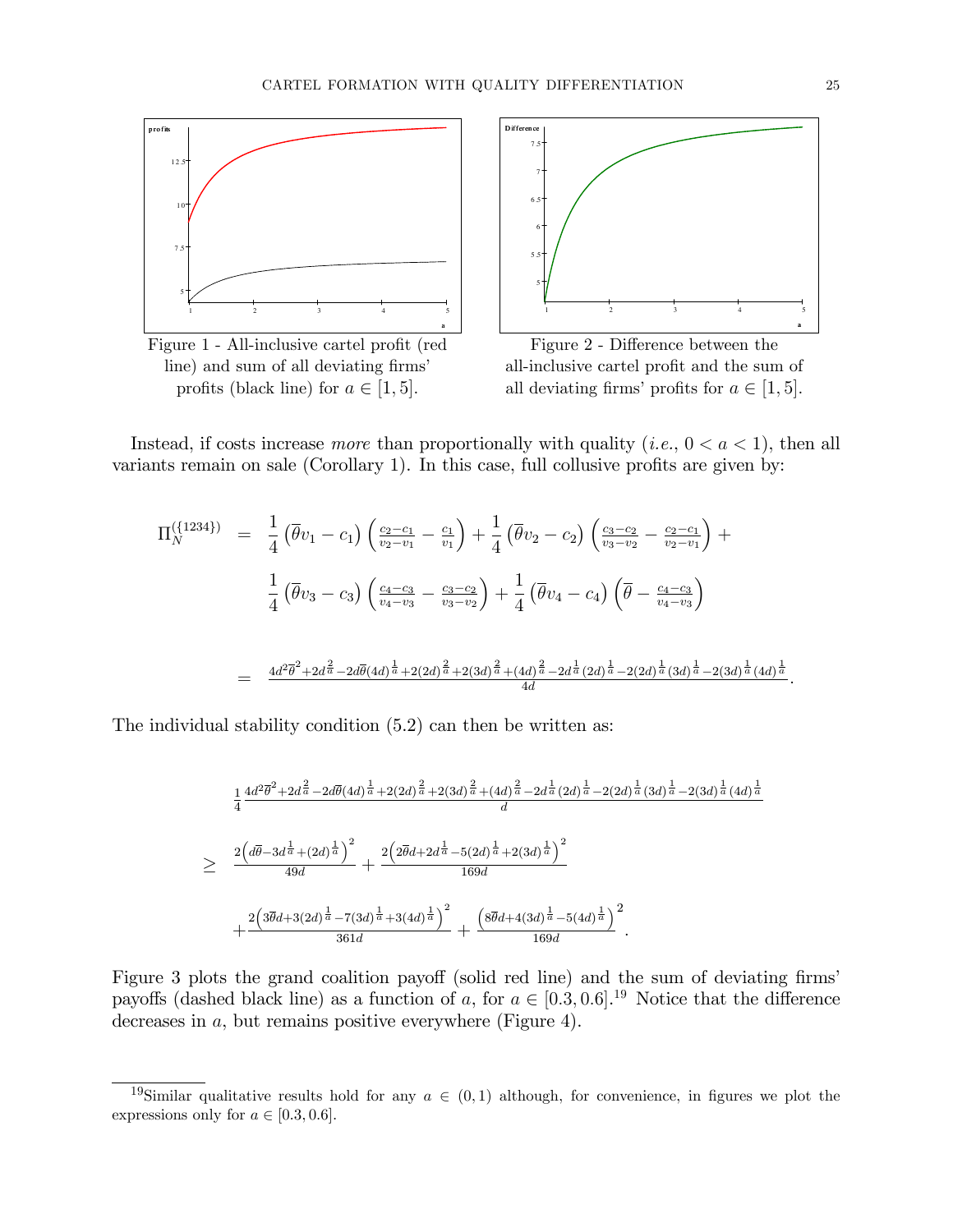

line) and sum of all deviating firms' profits (black dashed line) for  $a \in [0.3, 0.6]$ .



a

Taken together, the above simulations suggest that Proposition 5 and Proposition 6 also hold when costs are more or less than proportionally increasing with quality.

8.2. Coalitional Stability. Let us now analyze coalitional stability when costs increase less than proportionally with quality. To begin, consider the coalition structure  $C =$  $({1}, {2}, {3}, {4})$  in which all firms compete as individual firms. In this case, their profits are respectively given by:

$$
\Pi_1^{\{1\},\{2\},\{3\},\{4\}} = \frac{2\left(d\overline{\theta} - 45d^{\frac{1}{\overline{a}}} + 14(2d)^{\frac{1}{\overline{a}}} + 4(3d)^{\frac{1}{\overline{a}}} + (4d)^{\frac{1}{\overline{a}}}\right)^2}{9409d},
$$
\n
$$
\Pi_2^{\{1\},\{2\},\{3\},\{4\}} = \frac{2\left(4d\overline{\theta} + 14d^{\frac{1}{\overline{a}}} - 41(2d)^{\frac{1}{\overline{a}}} + 16(3d)^{\frac{1}{\overline{a}}} + 4(4d)^{\frac{1}{\overline{a}}}\right)^2}{9409d},
$$
\n
$$
\Pi_3^{\{1\},\{2\},\{3\},\{4\}} = \frac{2\left(15d\overline{\theta} + 4d^{\frac{1}{\overline{a}}} + 16(2d)^{\frac{1}{\overline{a}}} - 37(3d)^{\frac{1}{\overline{a}}} + 15(4d)^{\frac{1}{\overline{a}}}\right)^2}{9409d},
$$
\n
$$
\Pi_4^{\{1\},\{2\},\{3\},\{4\}} = \frac{\left(56d\overline{\theta} + 2d^{\frac{1}{\overline{a}}} + 8(2d)^{\frac{1}{\overline{a}}} + 30(3d)^{\frac{1}{\overline{a}}} - 41(4d)^{\frac{1}{\overline{a}}}\right)^2}{9409d}.
$$

Next, let us specify the payoffs for all *coalition structures* with one or more partial cartels. The following profits are obtained, respectively, for coalition structure  $C = (\{12\}, \{3\}, \{4\}),$ 

$$
\Pi_{12}^{(\{12\},\{3\},\{4\})} = \frac{\left(3d\bar{\theta} + 19d^{\frac{1}{a}} - 35(2d)^{\frac{1}{a}} + 12(3d)^{\frac{1}{a}} + 3(4d)^{\frac{1}{a}}\right)\left(2d\bar{\theta} - 17(2d)^{\frac{1}{a}} + 8(3d)^{\frac{1}{a}} + 2(4d)^{\frac{1}{a}}\right)}{1444d},
$$
\n
$$
\Pi_{3}^{(\{12\},\{3\},\{4\})} = \frac{2\left(3d\bar{\theta} + 3(2d)^{\frac{1}{a}} - 7(3d)^{\frac{1}{a}} + 3(4d)^{\frac{1}{a}}\right)^{2}}{361d},
$$
\n
$$
\Pi_{4}^{(\{12\},\{3\},\{4\})} = \frac{\left(22d\bar{\theta} + 3(2d)^{\frac{1}{a}} + 12(3d)^{\frac{1}{a}} - 16(4d)^{\frac{1}{a}}\right)^{2}}{1444d},
$$
\nfor  $C = (\{12\},\{34\}),$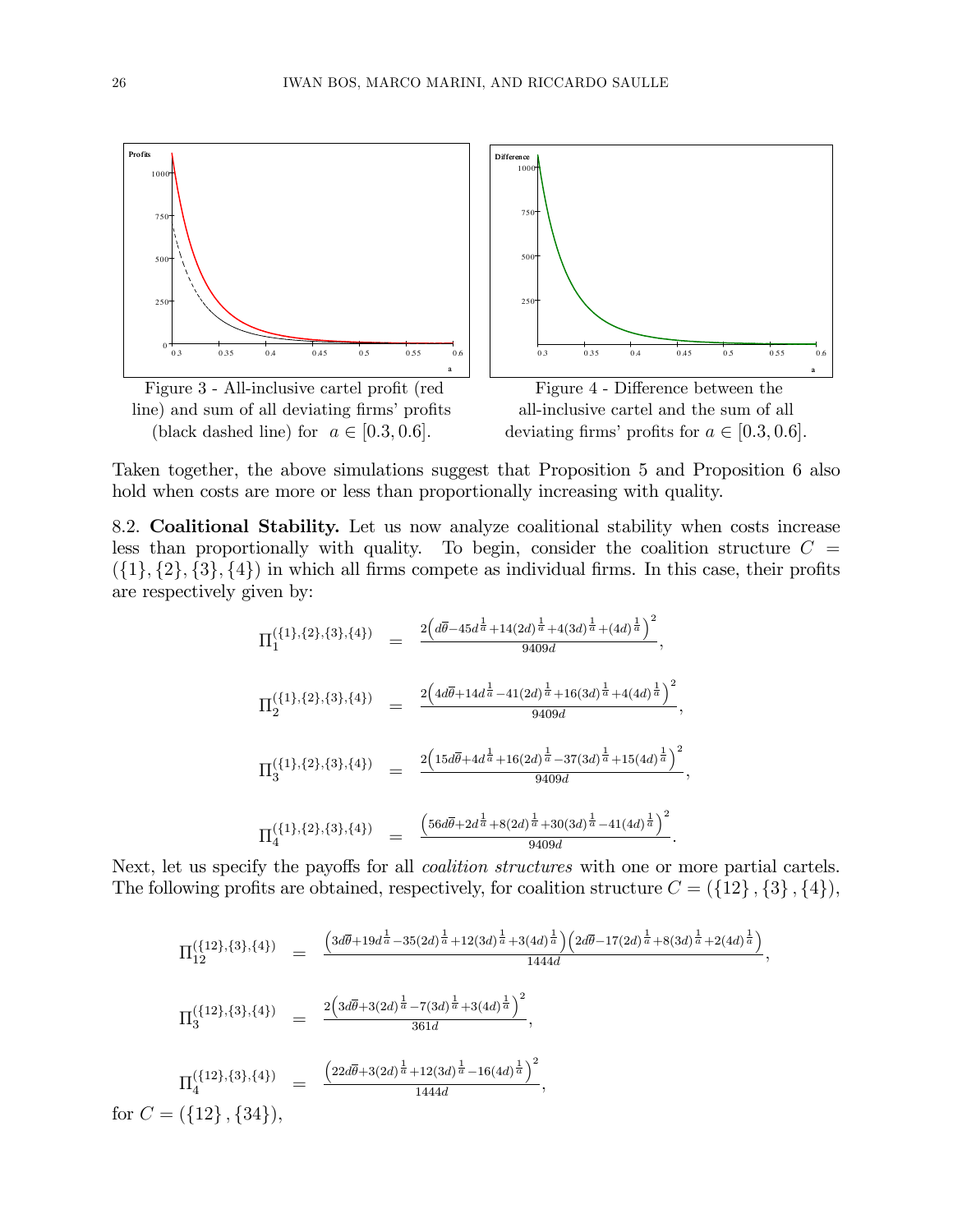$$
\Pi_{12}^{(\{12\},\{34\})} = \frac{\left(6d\overline{\theta} + 10d^{\frac{1}{a}} - 17(2d)^{\frac{1}{a}} + 6(3d)^{\frac{1}{a}}\right)\left(d\overline{\theta} - 2(2d)^{\frac{1}{a}} + (3d)^{\frac{1}{a}}\right)}{100d},
$$
\n
$$
\Pi_{34}^{(\{12\},\{34\})} = \frac{61d^2\overline{\theta}^2 + 36d\theta(2d)^{\frac{1}{a}} + 2d\theta(3d)^{\frac{1}{a}} - 50d\theta(4d)^{\frac{1}{a}} + 9(2d)^{\frac{2}{a}}}{100d} + \frac{41(3d)^{\frac{2}{a}} + 25(4d)^{\frac{2}{a}} - 24(2d)^{\frac{1}{a}}(3d)^{\frac{1}{a}} - 50(3d)^{\frac{1}{a}}(4d)^{\frac{1}{a}}}{100d},
$$

for  $C = (\{123\}, \{4\}),$ 

$$
\Pi_{123}^{(\{123\},\{4\})} = \frac{\left(8d\overline{\theta}+13(2d)^{\frac{1}{a}}-22(3d)^{\frac{1}{a}}+8(4d)^{\frac{1}{a}}\right)\left(3d\overline{\theta}-5(3d)^{\frac{1}{a}}+3(4d)^{\frac{1}{a}}\right)}{338d},
$$
\n
$$
\Pi_{4}^{(\{123\},\{4\})} = \frac{\left(8d\overline{\theta}+4(3d)^{\frac{1}{a}}-5(4d)^{\frac{1}{a}}\right)^{2}}{169d},
$$

for  $C = (\{1\} \, , \{2\} \, , \{34\}),$ 

$$
\Pi_1^{(\{1\},\{2\},\{34\})} = \frac{\left(d\overline{\theta} - 12d^{\frac{1}{a}} + 4(2d)^{\frac{1}{a}} + (3d)^{\frac{1}{a}}\right)^2}{338d},
$$
\n
$$
\Pi_2^{(\{1\},\{2\},\{34\})} = \frac{2\left(2d\overline{\theta} + 2d^{\frac{1}{a}} - 5(2d)^{\frac{1}{a}} + 2(3d)^{\frac{1}{a}}\right)^2}{169d},
$$
\n
$$
\Pi_{34}^{(\{1\},\{2\},\{34\})} = \frac{60d\overline{\theta}d^{\frac{1}{a}} + 394d^2\overline{\theta}^2 + 4d^{\frac{2}{a}} + 240d\overline{\theta}(2d)^{\frac{1}{a}} + 8d\overline{\theta}(3d)^{\frac{1}{a}} - 338d\overline{\theta}(4d)^{\frac{1}{a}} + 64(2d)^{\frac{2}{a}} + 290(3d)^{\frac{2}{a}}}{676d},
$$
\n
$$
+\frac{169(4d)^{\frac{2}{a}} + 32d^{\frac{1}{a}}(2d)^{\frac{1}{a}} - 44d^{\frac{1}{a}}(3d)^{\frac{1}{a}} - 176(2d)^{\frac{1}{a}}(3d)^{\frac{1}{a}} - 338(3d)^{\frac{1}{a}}(4d)^{\frac{1}{a}}}{676d},
$$

for  $C = (\{1\}, \{234\}),$ 

$$
\Pi_1^{(\{1\},\{234\})} = \frac{2\left(d\theta - 3d^{\frac{1}{a}} + (2d)^{\frac{1}{a}}\right)^2}{49d},
$$
\n
$$
\Pi_{234}^{(\{1\},\{234\})} = \frac{64d\theta d^{\frac{1}{a}} + 162d^2\theta^2 + 16d^{\frac{2}{a}} + 2d\theta(2d)^{\frac{1}{a}} - 98d\theta(4d)^{\frac{1}{a}} + 85(2d)^{\frac{2}{a}}}{196d} + \frac{98(3d)^{\frac{2}{a}} + 49(4d)^{\frac{2}{a}} - 48d^{\frac{1}{a}}(2d)^{\frac{1}{a}} - 98(2d)^{\frac{1}{a}}(3d)^{\frac{1}{a}} - 98(3d)^{\frac{1}{a}}(4d)^{\frac{1}{a}}}{196d},
$$

and, finally, for  $C = (\{1\} \, , \{23\} \, , \{4\}),$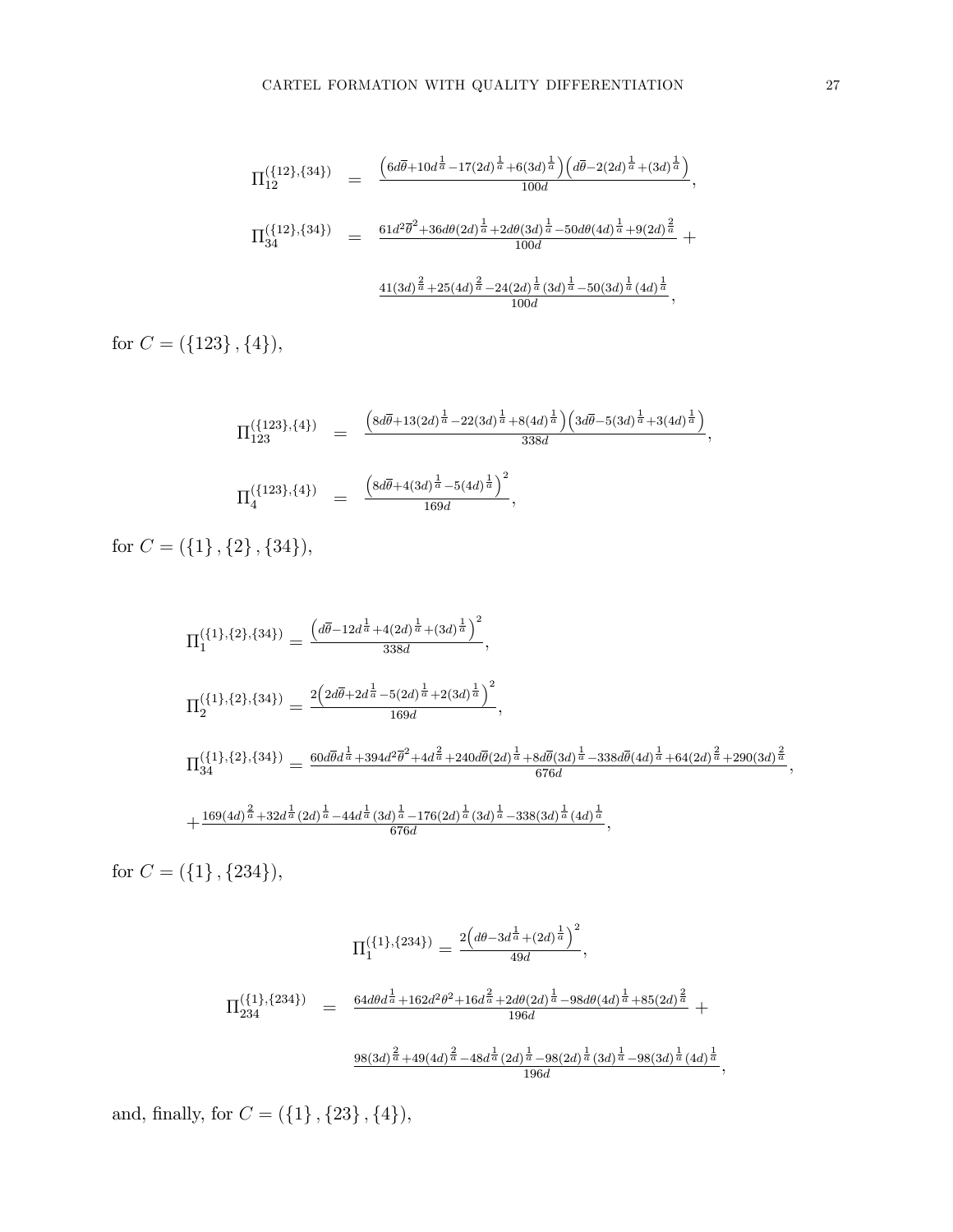$$
\Pi_1^{(\{1\},\{23\},\{4\})} = \frac{2\left(2d\overline{\theta}-33d\frac{1}{a}+10(2d)\frac{1}{a}+(3d)\frac{1}{a}+2(4d)\frac{1}{a}\right)^2}{5329d},
$$
\n
$$
\Pi_{23}^{(\{1\},\{23\},\{4\})} = \frac{2190d\theta d^{\frac{1}{a}}+169d^2\theta^2+148d^{\frac{2}{a}}+11d\theta(2d)^{\frac{1}{a}}-634d\theta(3d)^{\frac{1}{a}}+338d\theta(4d)^{\frac{1}{a}}}{5329d}
$$
\n
$$
+\frac{1159(2d)^{\frac{2}{a}}+973(3d)^{\frac{2}{a}}+169(4d)^{\frac{2}{a}}-656d^{\frac{1}{a}}(2d)^{\frac{1}{a}}}{5329d}
$$
\n
$$
+\frac{222d^{\frac{1}{a}}(3d)^{\frac{1}{a}}+190d^{\frac{1}{a}}(4d)^{\frac{1}{a}}-1345(2d)^{\frac{1}{a}}(3d)^{\frac{1}{a}}+11(2d)^{\frac{1}{a}}(4d)^{\frac{1}{a}}-634(3d)^{\frac{1}{a}}(4d)^{\frac{1}{a}}}{5329d},
$$
\n
$$
\Pi_4^{(\{1\},\{23\},\{4\})} = \frac{\left(44d\overline{\theta}+4d^{\frac{1}{a}}+(2d)^{\frac{1}{a}}+22(3d)^{\frac{1}{a}}-29(4d)^{\frac{1}{a}}\right)^2}{5329d}.
$$

Numerical simulations show that when costs increase less than proportionally with quality  $(a > 1)$ , the grand coalition payoff (solid red line) exceeds the sum of firms' profits in all alternative coalition structures (Figure 5). The most profitable alternatives appear to be  $C = (\{12\}, \{34\})$  for relatively low values of a (solid green line) and  $C = (\{1\}, \{234\})$  for relatively high values of a (solid blue line).



Figure 5 - Sum of all firms' profits in the different coalition structures: (i) grand coalition (red line); (ii) all firms as singletons (black dotted line); (iii) coalition structures with bottom cartels,  $C = (\{12\}, \{3\}, \{4\})$  and  $C = (\{123\}, \{4\})$  (black and and brown continuous lines); (iv) twocartel coalition structure  $C = (\{12\}, \{34\})$  (green continuous line); coalition structures with top cartels  $C = (\{1\}, \{234\})$  and  $C = (\{1\}, \{2\}, \{34\})$  (blue and purple circled lines); (v) coalition structure with an intermediate cartel  $C = (\{1\}, \{23\}, \{4\})$  (grey line);  $\overline{\theta} = 2, d = 1, a \in [1, 5]$ .

Finally, when costs increase more than proportionally with quality  $(0 < a < 1)$ , all variants remain on sale and corresponding payoffs can be computed in a similar fashion. Figure 6 below depicts the results of the numerical simulations. As before, the solid red line represents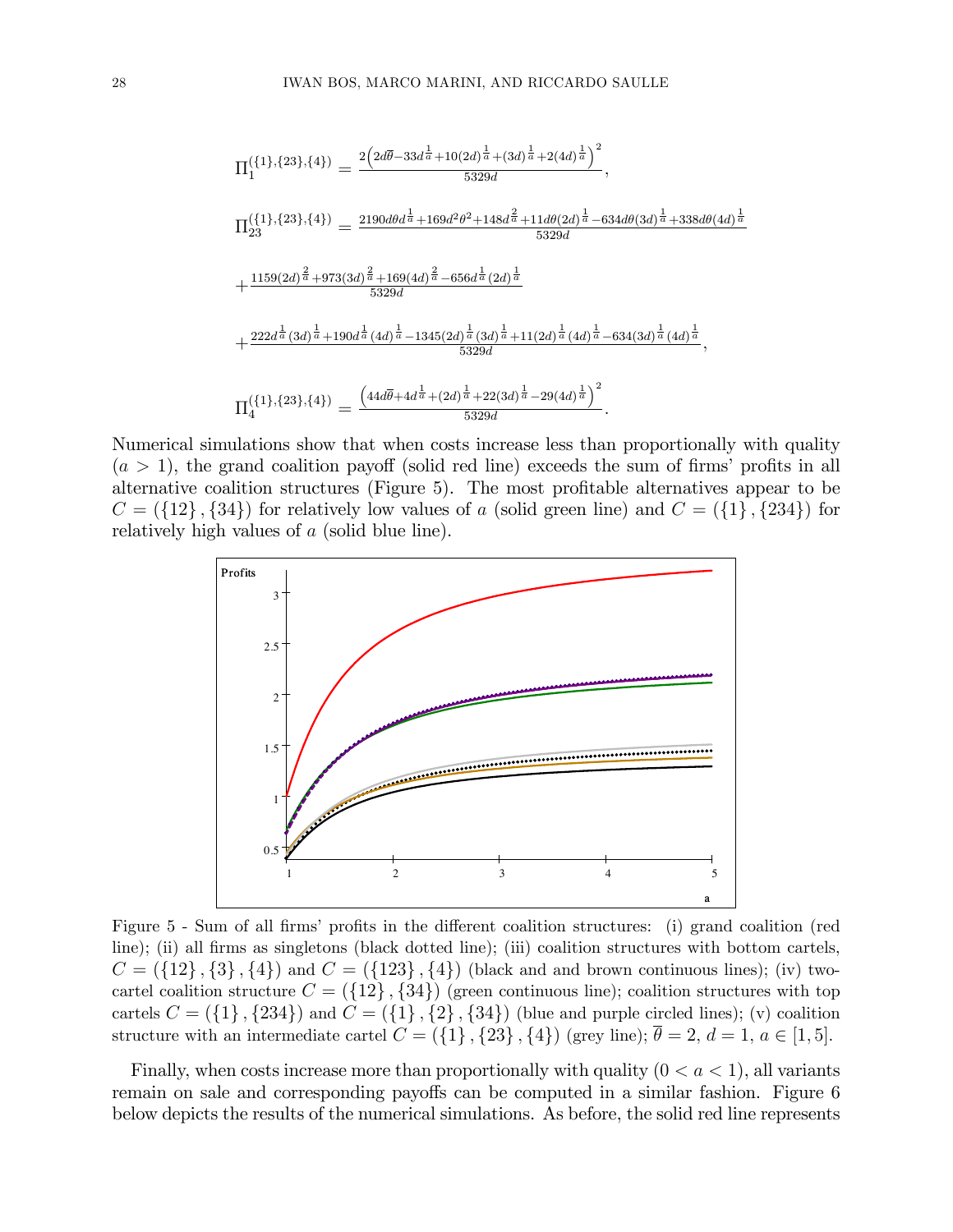the grand coalition payoff, which is larger than the sum of firms 'profits in any other coalition structure.



Figure 6 - Sum of all firms' profits in all coalition structures (same colours as in Figure 5;  $\theta = 2$ ,  $d = 1$  and  $a \in [0.3, 0.6]$ .

In sum, our numerical simulations confirm the result of Proposition 7 when costs are more or less than proportionally increasing with quality. Also in this case, the only coalitionally stable coalition is the one comprising the entire industry.

#### **REFERENCES**

- [1] Bonnet, C. and Z. Bouamra-Mechemache (2019), "'Yogurt Cartel'Yogurt Cartel' of Private Label Providers in France: Impact on Prices and Welfare," TSE Working Papers 19-1012, Toulouse School of Economics.
- [2] Bos, I. and M.A. Marini (2019), "Cartel Stability under Quality Differentiation," Economics Letters,  $174(C)$ , 70-73.
- [3] Bos, I. and J.E. Harrington Jr. (2010), "Endogenous Cartel Formation with Heterogeneous Firms", RAND Journal of Economics, 41(1), 92-117.
- [4] Bos, I. (2009), "Incomplete Cartels and Antitrust Policy: Incidence and Detection," Ph.D. Dissertation, The la Thesis no. 463, Tinbergen Institute, University of Amsterdam.
- [5] Brod, A. and R. Shivakumar (1999), "Advantageous Semi-Collusion," Journal of Industrial Economics,  $47(2), 221-230;$
- [6] Champsaur, P. and J-C. Rochet (1989), "Multiproduct Duopolists," *Econometrica*, 57(3), 533-557.
- [7] Demange, G. (1994), "Intermediate Preferences and Stable Coalition Structures," Journal of Mathematical Economics, 23, 45-58.
- [8] Demange, G. (2017), "The Stability of Group Formation,", Revue D'Economie Politique, 217(4), 495-516.
- [9] Drèze, J. H. and J. Greenberg, (1980). "Hedonic Coalitions: Optimality and Stability," Econometrica,  $48(4), 987-1003.$
- [10] Donsimoni, M-P. (1985), "Stable Heterogeneous Cartels," International Journal of Industrial Organi*zation*,  $3(4)$ ,  $451-467$ .
- [11] Ecchia, G. and L. Lambertini (1997), "Minimum Quality Standards and Collusion," Journal of Industrial *Economics*,  $45(1)$ , 101-113.